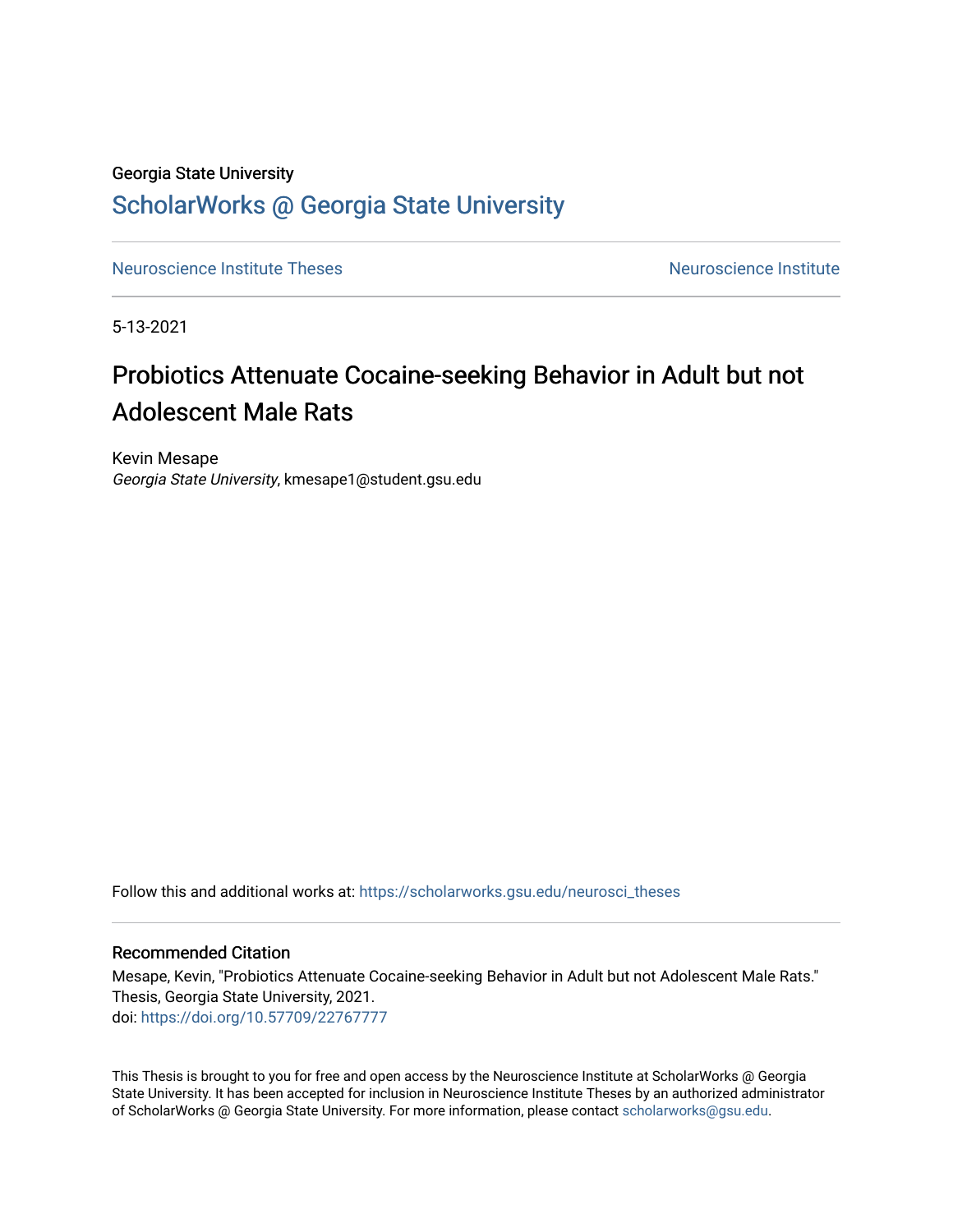# PROBIOTICS ATTENUATE COCAINE-SEEKING BEHAVIOR

# IN ADULT BUT NOT ADOLESCENT MALE RATS

by

Kevin Mesape

Under the Direction of

A Thesis Submitted in Partial Fulfillment of the Requirements for the Degree of

Master of Science

in the College of Arts and Sciences

Georgia State University

2021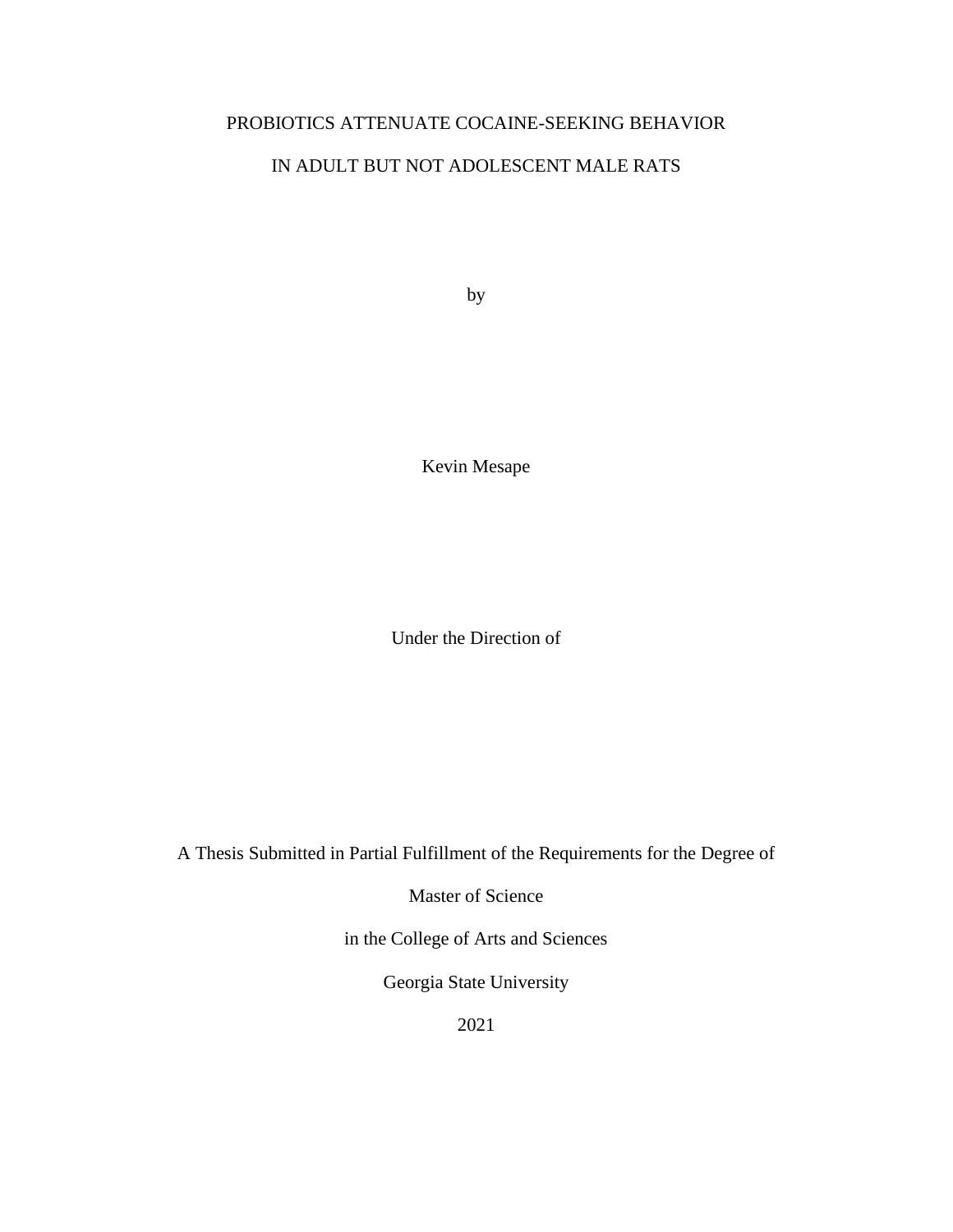### ABSTRACT

Perturbations to the gut microbiome may boost the use of addictive substances such as cocaine. In animals, antibiotic-induced gut microbiome depletion heightens cocaine-seeking, although adolescent rats appear less sensitive than adults to these perturbations. The purpose of this study was to use adolescent vs. adult male Wistar rats to test two hypotheses: 1) probiotics will reduce cocaine-seeking that has been heightened by antibiotic treatment; and 2) probiotics administered throughout behavioral testing will reduce cocaine-taking and/or -seeking. Rats were catheterized and self-administered cocaine (0.36mg/kg i.v.), then tested for extinction and reinstatement of cocaine-seeking after abstinence. Some rats received antibiotics during selfadministration followed by probiotics during abstinence, while others received probiotics throughout testing. Probiotics during abstinence attenuated antibiotic-heightened cocaine-seeking in adults but did not decrease adolescent responses. Prophylactic probiotics did not attenuate cocaine behaviors significantly. Probiotics may be useful in addiction treatment, but these results do not support their use in prevention.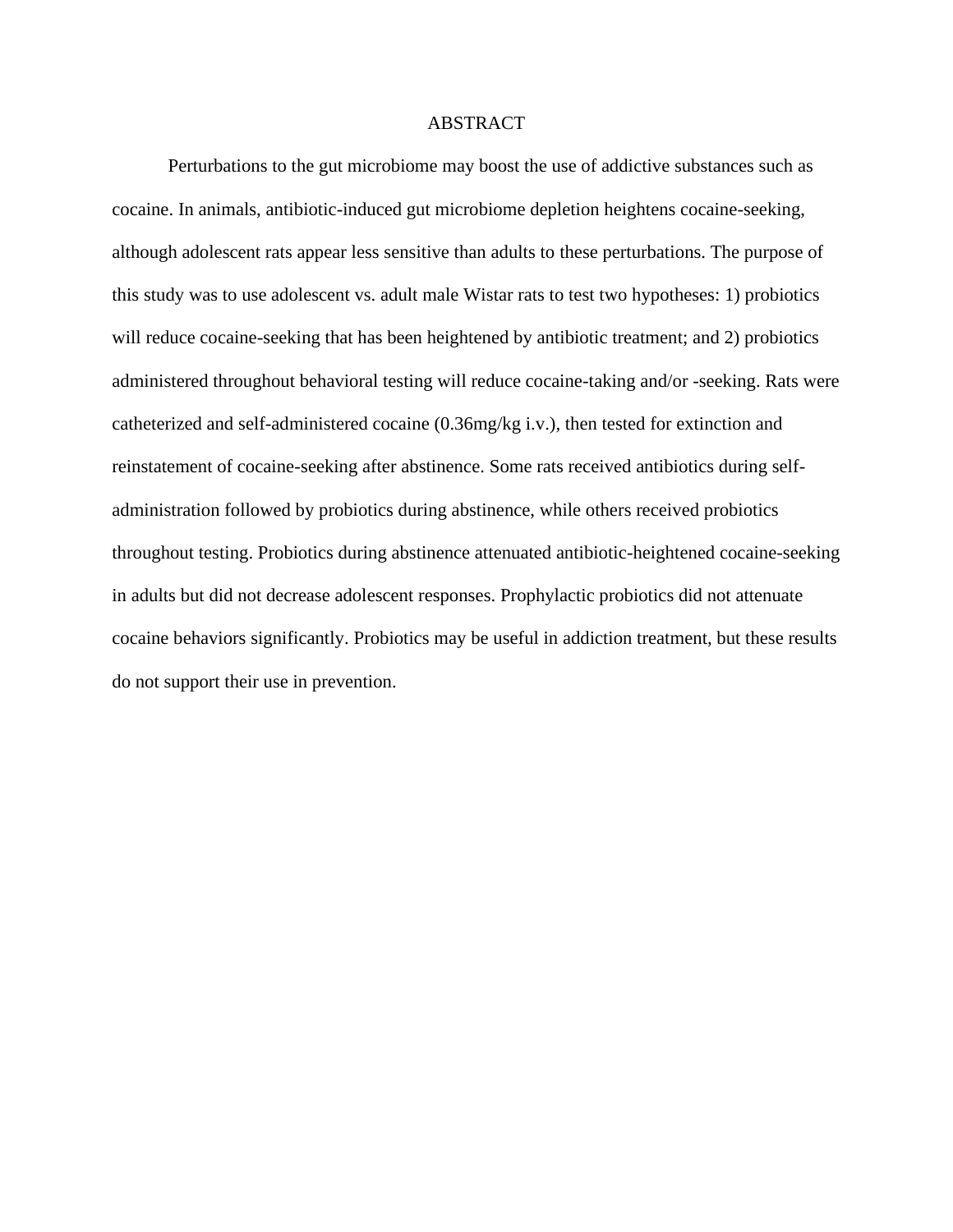INDEX WORDS: Cocaine, Gut-brain-axis, Adolescent, Reinstatement, Abstinence, Probiotics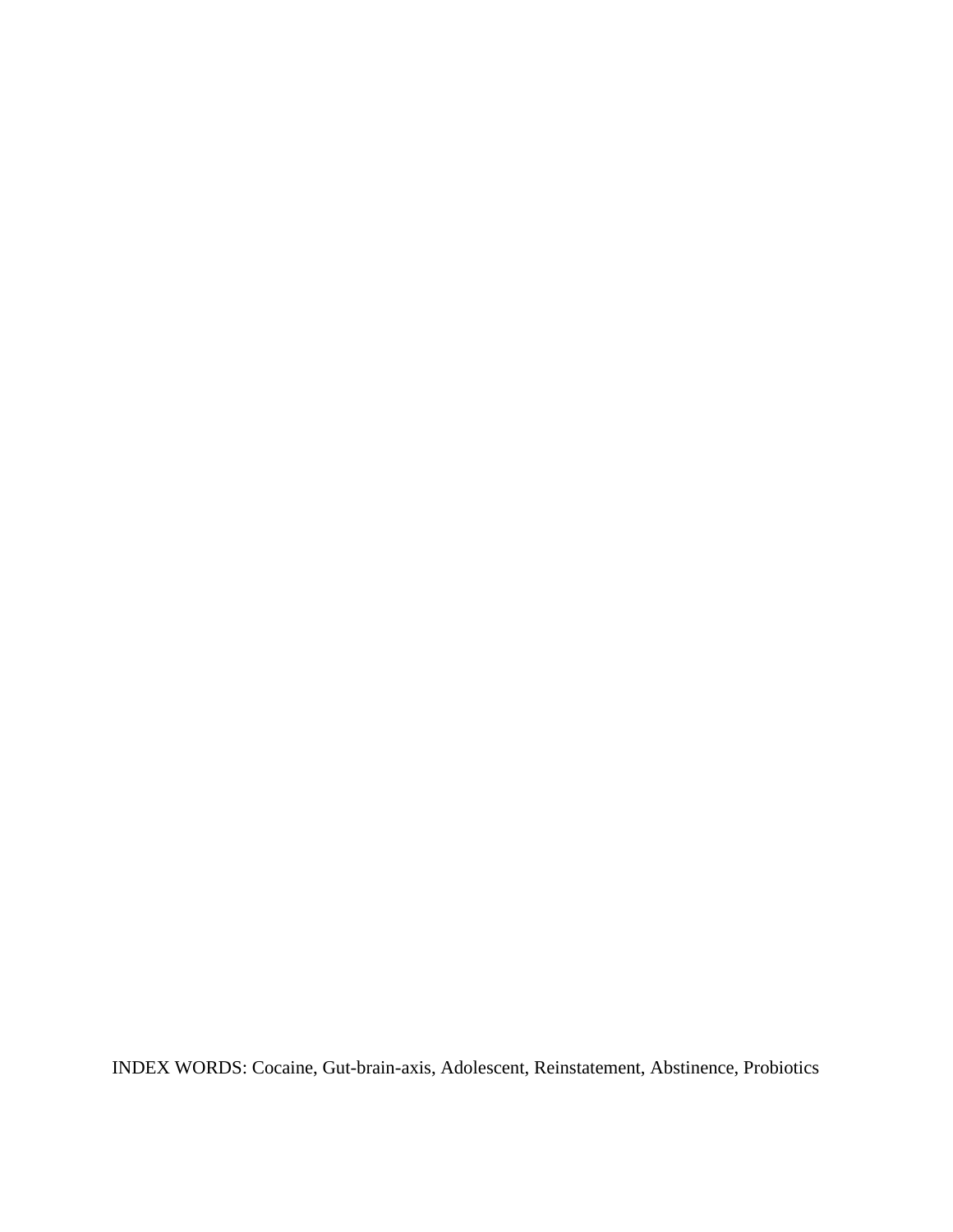Copyright by Kevin Melle Mesape 2021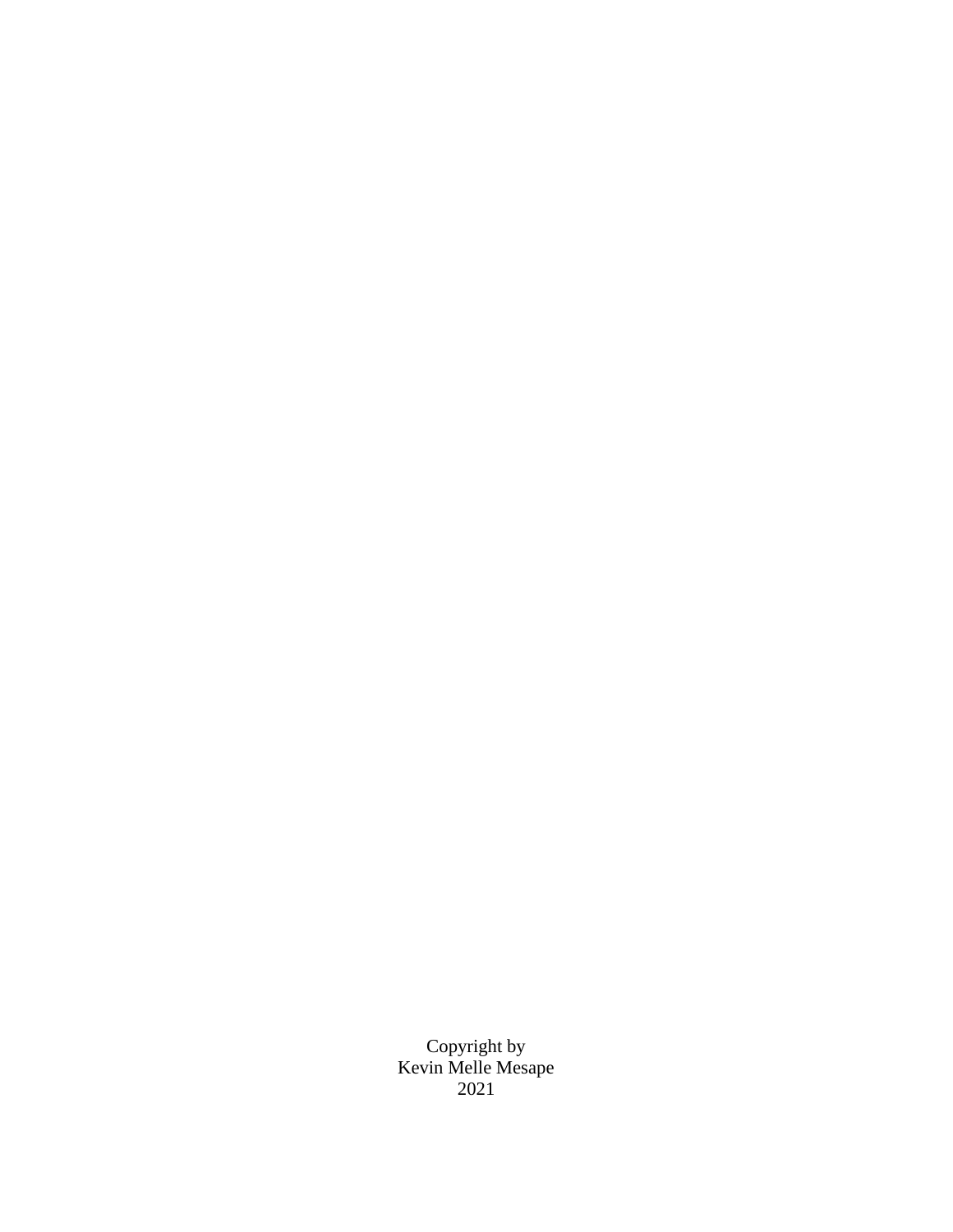# PROBIOTICS ATTENUATE COCAINE-SEEKING BEHAVIOR IN ADULT BUT NOT

# ADOLESCENT MALE RATS

by

Kevin Mesape

Committee Chair: Kyle Frantz

Committee: Aaron Roseberry

Thomas Tompkins

Electronic Version Approved:

Office of Graduate Services

College of Arts and Sciences

Georgia State University

May 2021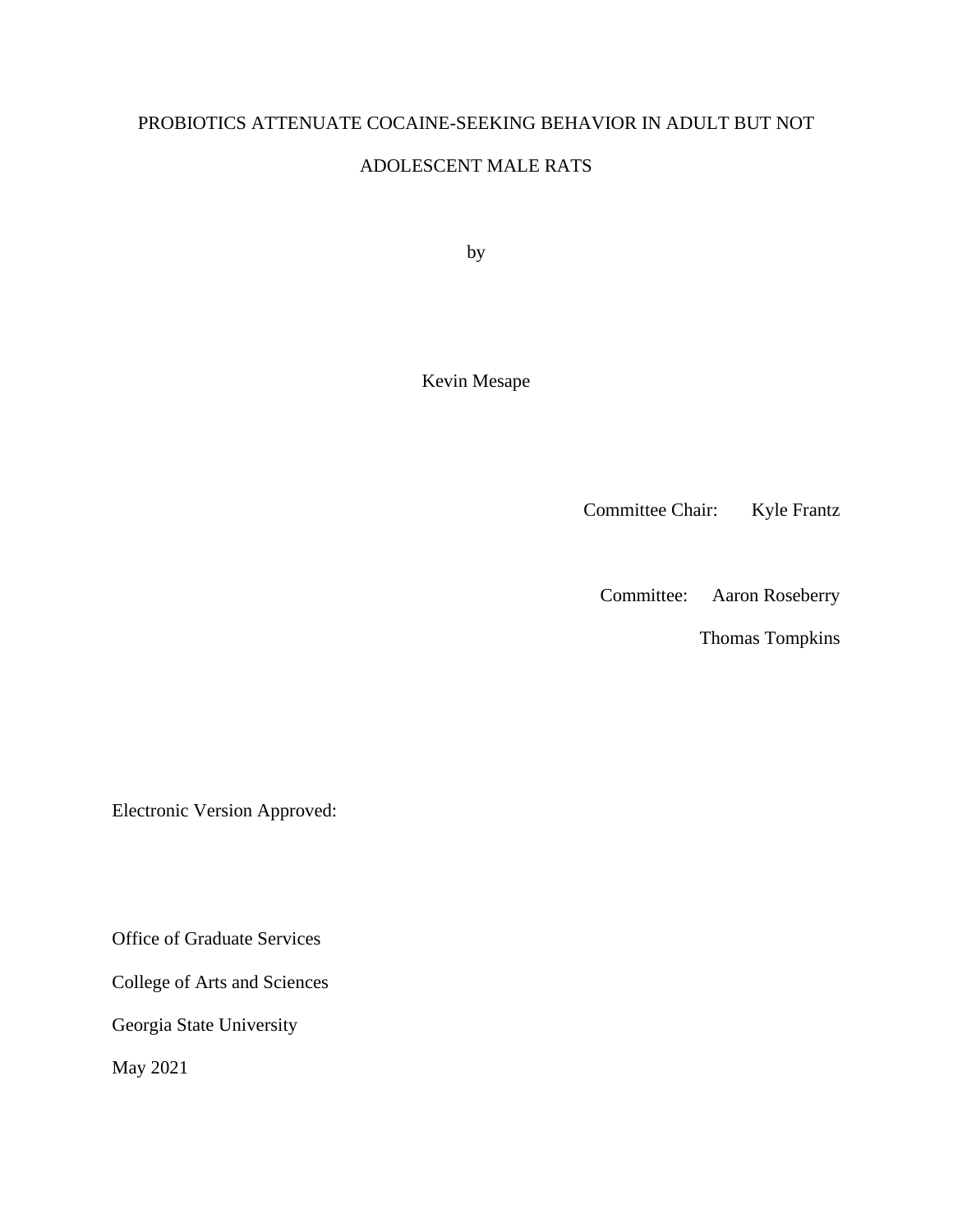## **DEDICATION**

I dedicate this thesis to the special people in my life who have been greatly influential. First, my mother, Priscilla Ngwese, you have been with me every step of the way, and I cannot say thank you enough. To my grandmother, Pauline Mesape, and my recently deceased grandfather, Isaac Mesape, you both have been exemplary role models, who raised me to be the person I am today, taught me to be kind, compassionate, and driven. And my younger sister, Britney, your admiration pushes me every day to improve and better myself to earn the role model status you have bestowed upon me. All of you have encouraged me to strive to become a better scientist, and I look forward to sharing the fruits of the sacrifices you have made and continue to make for me.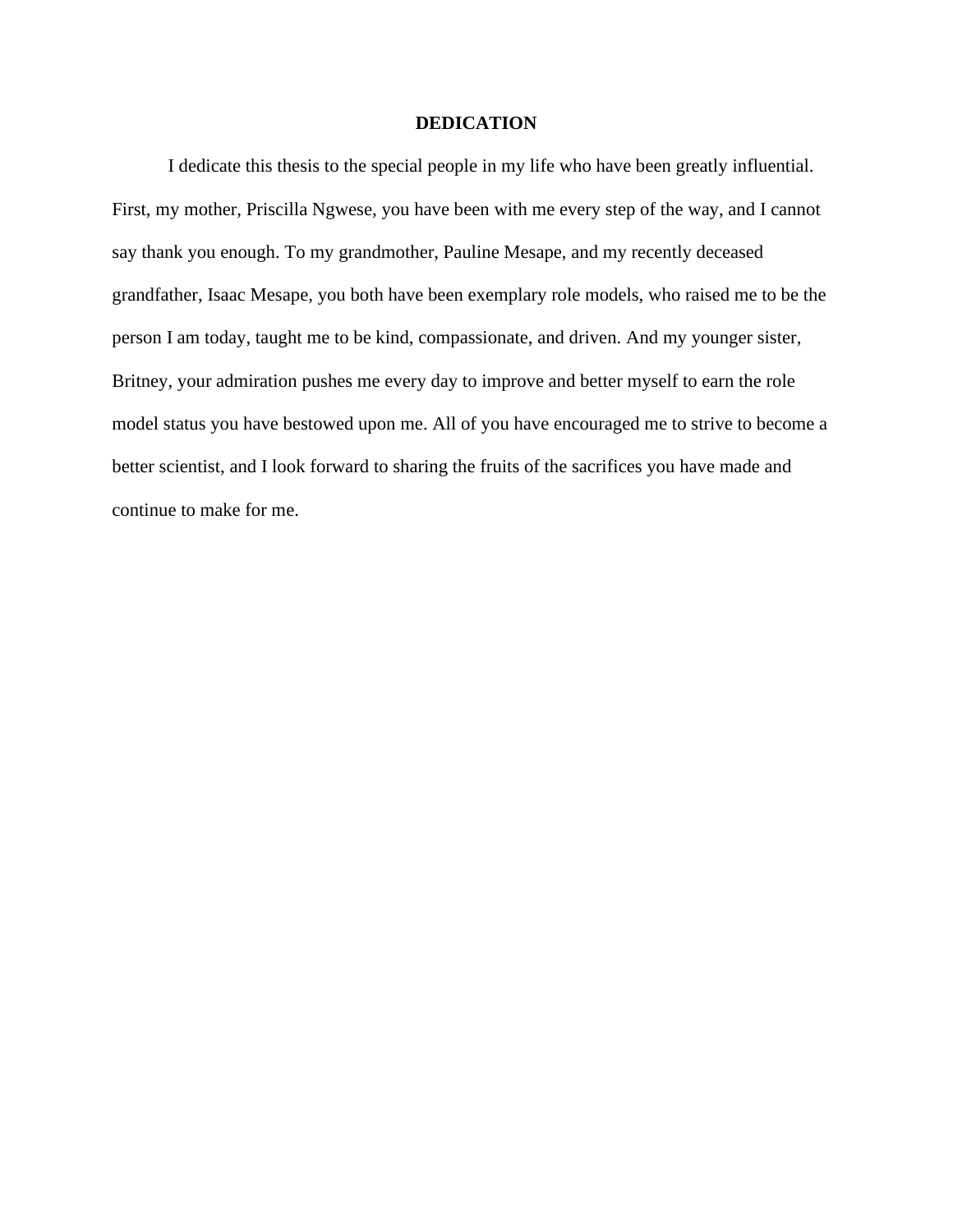#### **ACKNOWLEDGEMENTS**

<span id="page-7-0"></span>I would like to acknowledge my advisor, Kyle Frantz. Kyle, you have taught me so much. Your encouragement, advice and inspiration drive me every day. You see so much in me that I sometimes cannot see in myself, and you have pushed me to explore skill that I never thought I had.

I would also like to acknowledge our laboratory manager, Bonnie Williams, and her efforts to educate me in our experimental techniques. Bonnie, you have been an extremely valuable instructor and mentor, and have guided me each step the way as I hone my skills as an experimenter. My committee members deserve a special thanks as well: Dr. Roseberry and Dr. Tompkins, your expertise, guidance, and resources helped to shape the experiments herein and made the data collection and interpretation possible.

Finally, I would like to thank the faculty, staff, and other students in the Neuroscience Institute, the Department of Animal Resources, and all the current and former members of The Frantz Lab and our collaborators for their amazing contributions and support throughout the process. I am truly grateful for each one of you.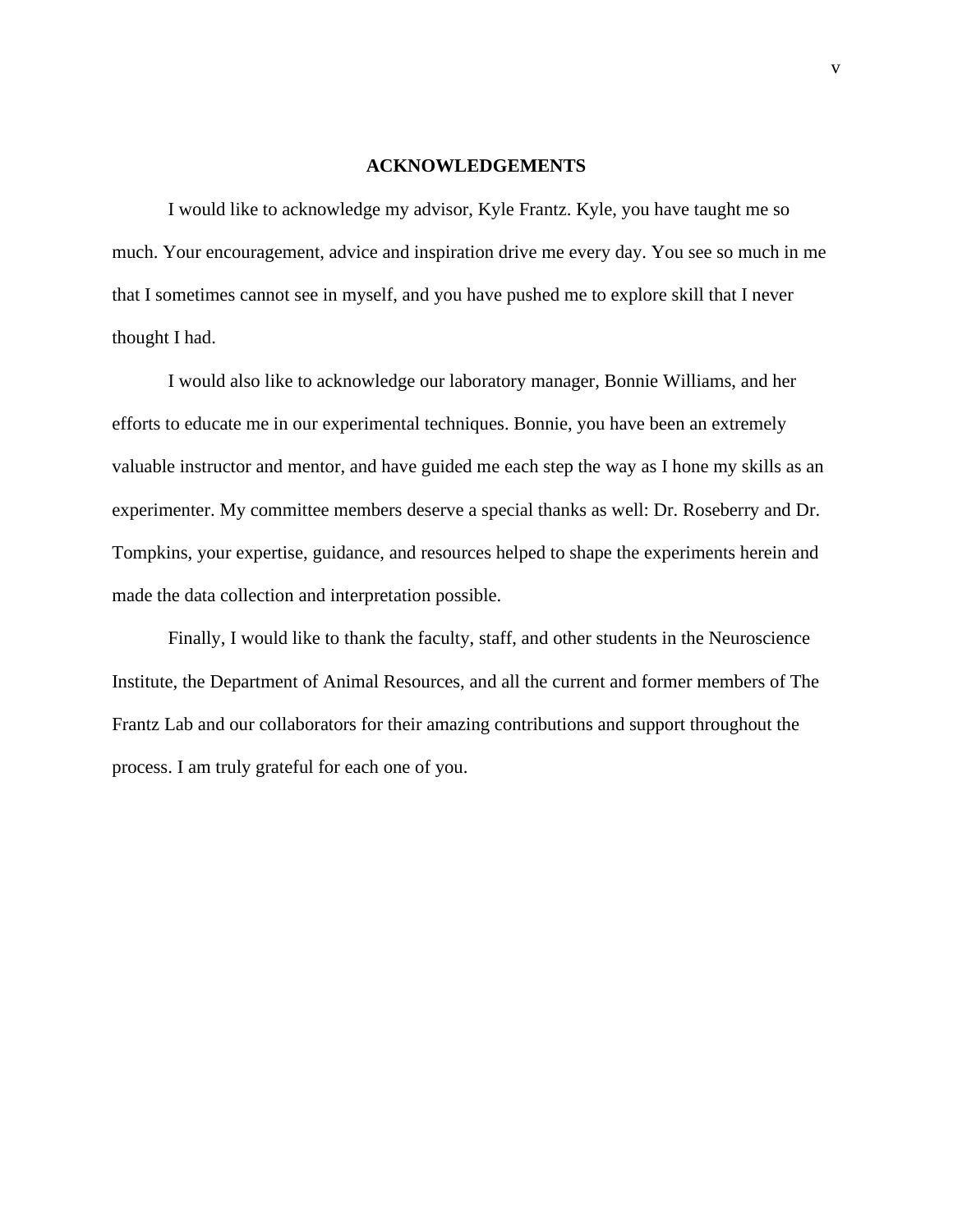# **TABLE OF CONTENTS**

| $\mathbf{1}$                                                                             |
|------------------------------------------------------------------------------------------|
| $\boldsymbol{2}$                                                                         |
| Experiment 1: Antibiotic-induced gut microbial depletion and probiotic rescue . 8<br>2.1 |
| 2.1.1                                                                                    |
| 2.1.2                                                                                    |
| 2.1.3                                                                                    |
| 2.1.4                                                                                    |
| 2.1.5                                                                                    |
| 2.2                                                                                      |
| 2.3                                                                                      |
| 3                                                                                        |
| Experiment 1: Antibiotic-induced gut microbial depletion and probiotic rescue 13<br>3.1  |
| Body mass and fluid intake reflect normal growth and fluid consumption 13<br>3.1.1       |
| 3.1.2                                                                                    |
| Probiotics attenuate cocaine-seeking behavior in adults but not adolescents 16<br>3.1.3  |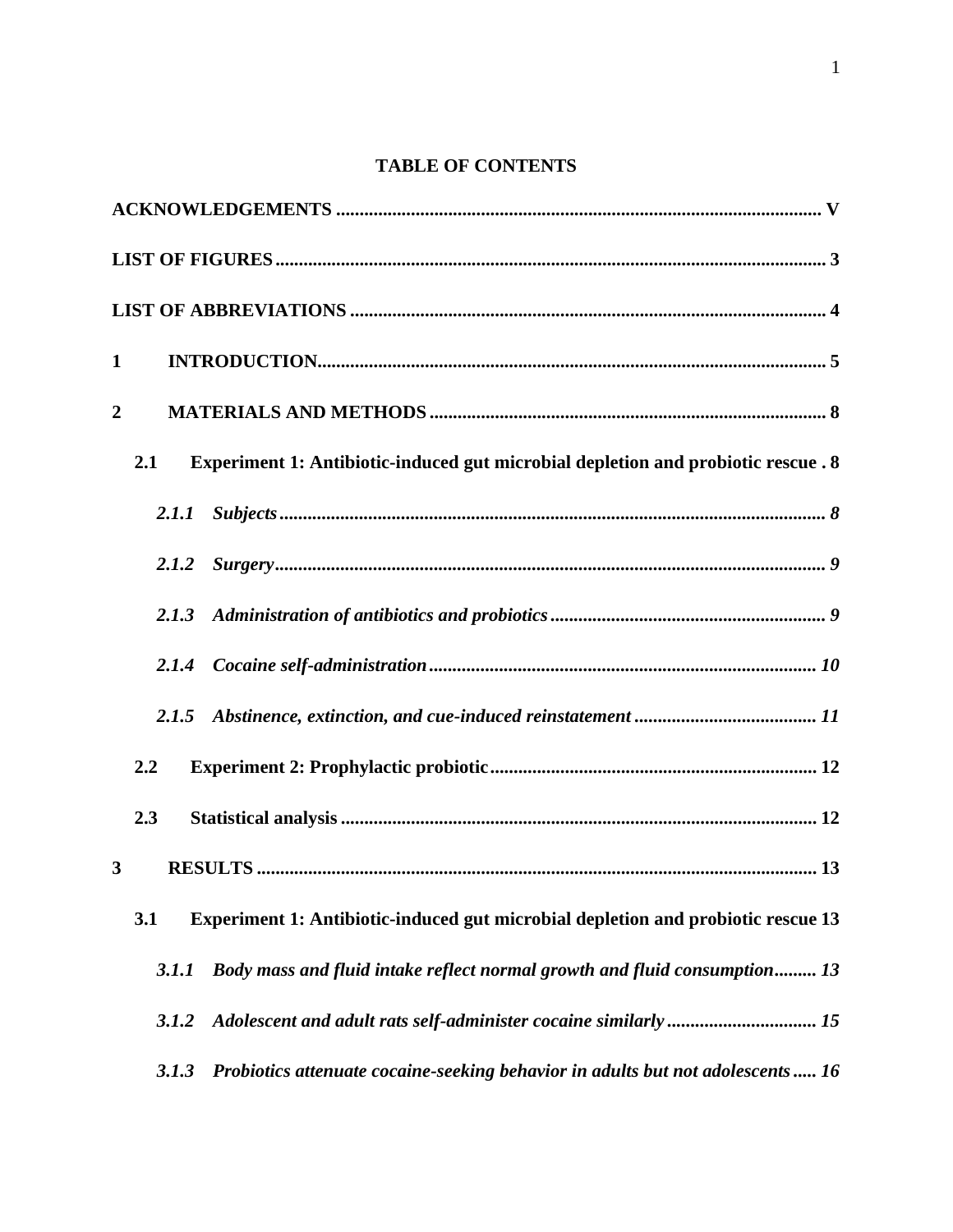|   | 3.2   |                                                                                         |
|---|-------|-----------------------------------------------------------------------------------------|
|   | 3.2.1 |                                                                                         |
|   |       | 3.2.2 Adolescent and adult rats self-administer cocaine similarly, and probiotics did   |
|   |       |                                                                                         |
|   |       | 3.2.3 Probiotics did not attenuate cocaine-seeking significantly in adolescent or adult |
|   |       |                                                                                         |
| 4 |       | 22                                                                                      |
|   |       | 28                                                                                      |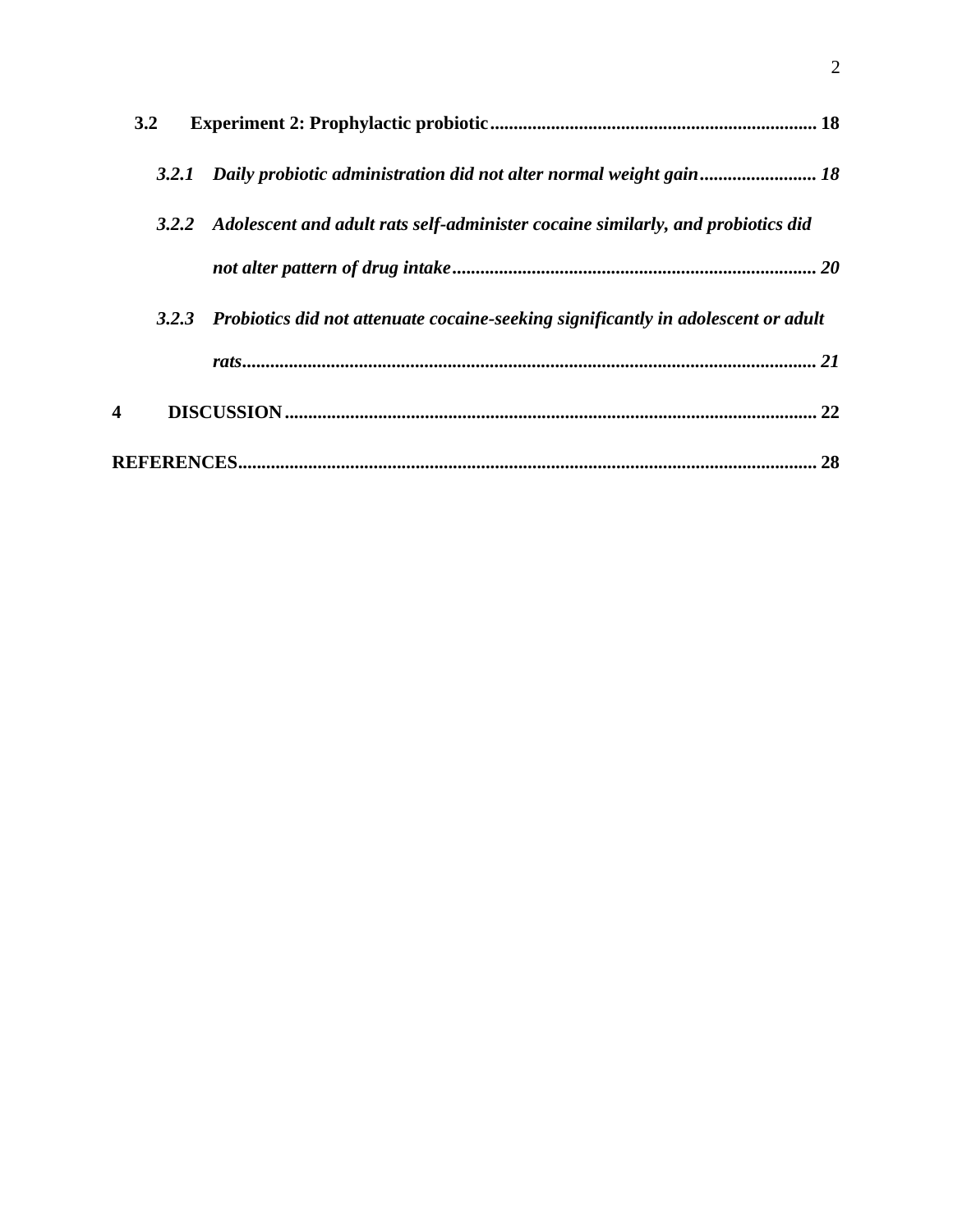# **LIST OF FIGURES**

<span id="page-10-0"></span>

| Figure 1: Body mass and fluid intake reflect normal growth and consumption 15 |  |
|-------------------------------------------------------------------------------|--|
|                                                                               |  |
|                                                                               |  |
|                                                                               |  |
|                                                                               |  |
|                                                                               |  |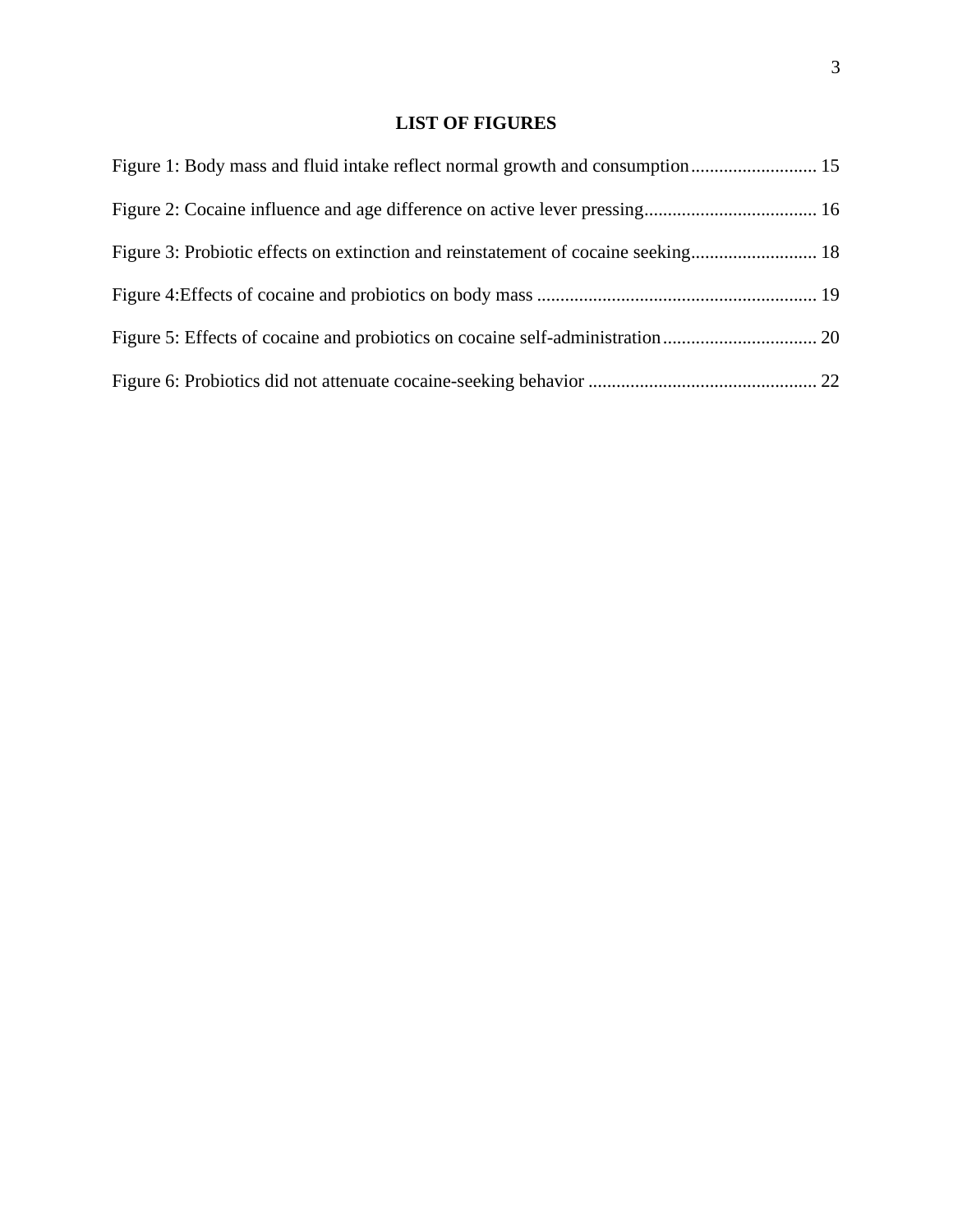# **LIST OF ABBREVIATIONS**

- <span id="page-11-0"></span>CNS Central nervous system
- GBA Gut-brain axis
- SUD Substance use disorder
- FR Fixed ratio
- i.v. Intravenous
- AAD Antibiotic-associated diarrhea
- CDAD Clostridium difficile-associated diarrhea
- IBS Irritable bowel syndrome
- SCFA Short chain fatty acids
- PND Postnatal day
- HPA axis Hypothalamus-pituitary-adrenal axis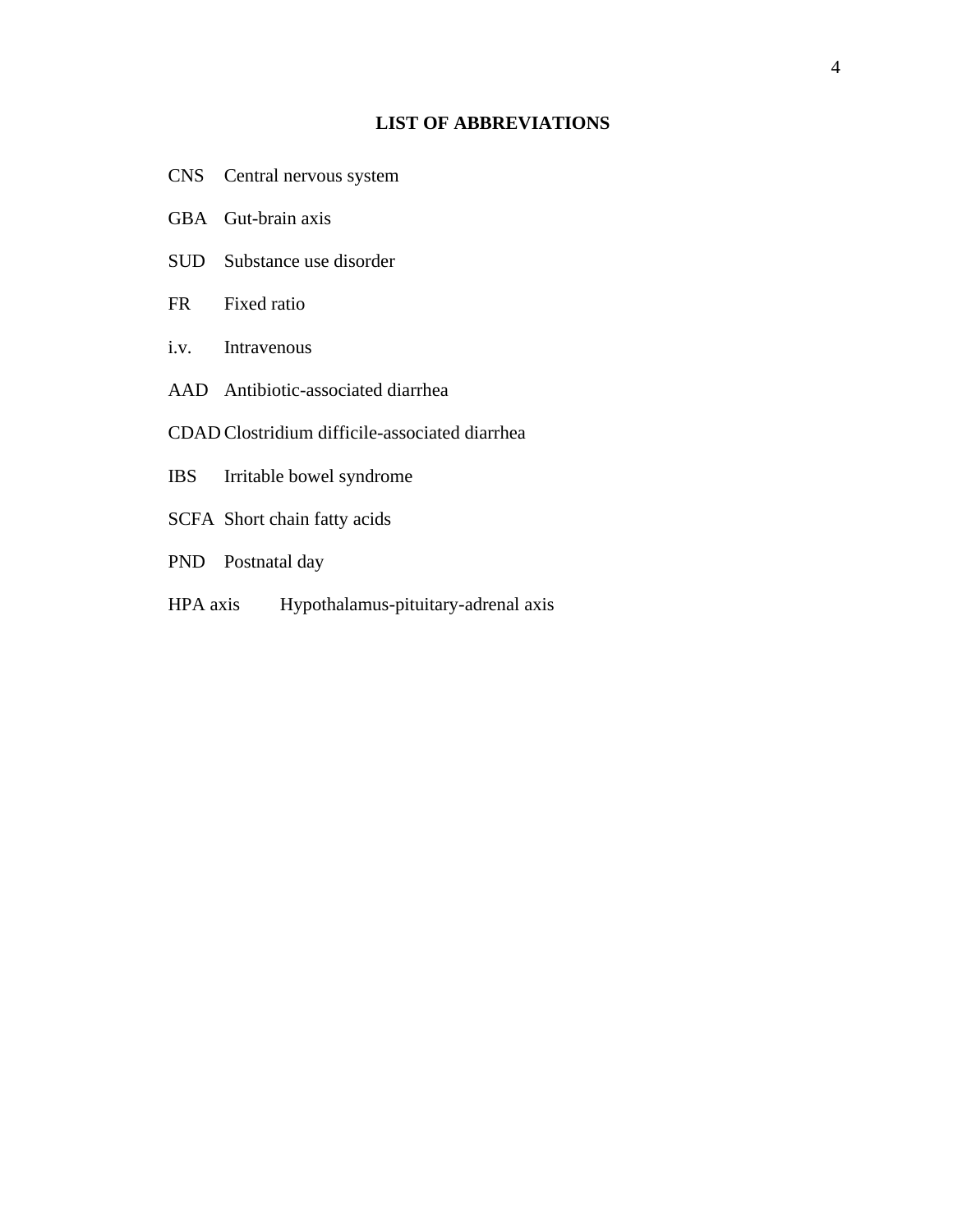#### **1 INTRODUCTION**

<span id="page-12-0"></span>Substance use disorder (SUD) is defined as a cluster of cognitive, behavioral, and physiological symptoms indicating that an individual continues using a pharmacological substance despite significant substance-related problems (DSM-5, 2013). SUD is the second leading cause of death and disability combined in the United States, with an 80 % increase in prevalence between 2009 and 2019 (IHME, 2020). A major issue in treating SUD is the vulnerability to relapse, which can persist even after long periods of abstinence (O'Brien, 2005). Whether heightened vulnerability to drug relapse is linked to earlier age of onset of drug intake, e.g., during adolescence, remains incompletely understood (Mooney-Leber & Gould, 2018). Recent findings reveal that the earlier teens start using substances, the greater the chances they will continue and classify themselves as addicted (NCBDDD, CDC, 2020), making research on both adolescent and adult drug use and abuse crucial to identifying effective treatments and solutions.

Adolescence is a developmental period characterized by significant brain maturation that may underlie vulnerability to stressors that can impact the brain (Breslau et al., 2017). With regard to drug reward and reinforcement, preclinical models of SUD have reported age differences in vulnerability to behavioral reinforcement by various drugs. For example, Shahbazi et al used an intravenous (i.v.) amphetamine self-administration model to show that adolescent rats acquired amphetamines faster than adults at low doses, and had a higher overall amphetamine intake than adults, regardless dose, on a fixed ratio (FR) schedule of reinforcement, over a 14-day period (Shahbazi et al., 2008). In addition, rats that acquired cocaine selfadministration as adolescents reinstated their cocaine-seeking after abstinence at higher levels than adults, in a stress-induced reinstatement procedure (Wong and Martinelli, 2016). While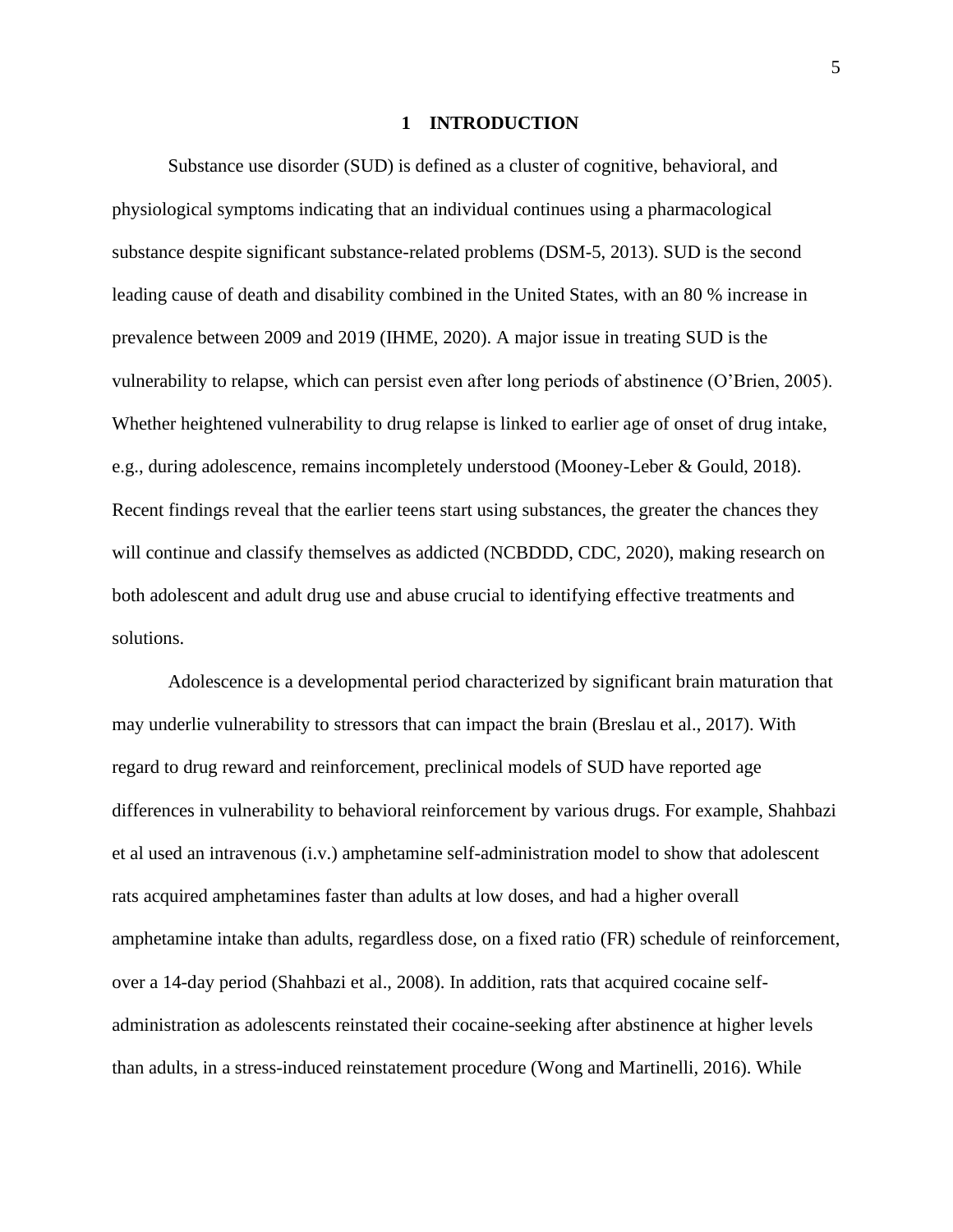these studies suggest adolescent sensitivity to drugs of abuse, research from our own team suggests that some conditions are associated with the converse: adolescent resistance to some enduring effects of cocaine (Li & Frantz, 2009 & 2017) and heroin (Doherty & Frantz, 2012; Doherty et al., 2013), such as lower rates of cue-induced reinstatement after forced abstinence and lower levels of prefrontal cortical activation associated with re-exposure to drug.

Recent evidence suggests that the gut microbiome can exert great impact on behavior via the gut-brain axis (GBA) (Martin & Mayer, 2017) and a role of the gut microbiome in modulating drug reward and reinforcement is under investigation (Meckel & Kiraly, 2019). The GBA is a bidirectional communication system between the gut microbiota and the central nervous system (CNS) (Holzer & Farzi, 2014) and has been the subject of intense study in recent years. Perturbations of the gut microbiota are linked to many diseases including obesity (Abenavoli et al., 2019), irritable bowel syndrome (IBS) (Raskov et al., 2016), Alzheimer's disease (Angelucci et al., 2019; Pluta et al., 2020), Parkinson's disease (Sampson et al, 2016), autism spectrum disorder (Sgritta et al., 2019), and other neuropsychiatric conditions (Generoso et al., 2020). A high comorbidity between SUD and several neuropsychiatric diseases (Lee et al., 2011; Khokhar et al., 2018) suggests that the gut-brain axis might also be implicated in SUD. To that effect, the use of drugs such as alcohol, opioids and psychostimulants is associated with significant changes in the gut microbiota profile (Chivero et al., 2019; Meckel & Kiraly, 2019). For example, Mutlu and colleagues showed that chronic alcohol intake among adults is associated with dysbiosis in the colonic microbiome (Mutlu et al., 2019). Research with animal models shows that antibiotic-induced depletion of the gut microbiome results in an elevation of cocaine conditioned place preference (Kiraly et al., 2016). However, the conditioned place preference assay, a classical conditioning paradigm, does not provide the animal with control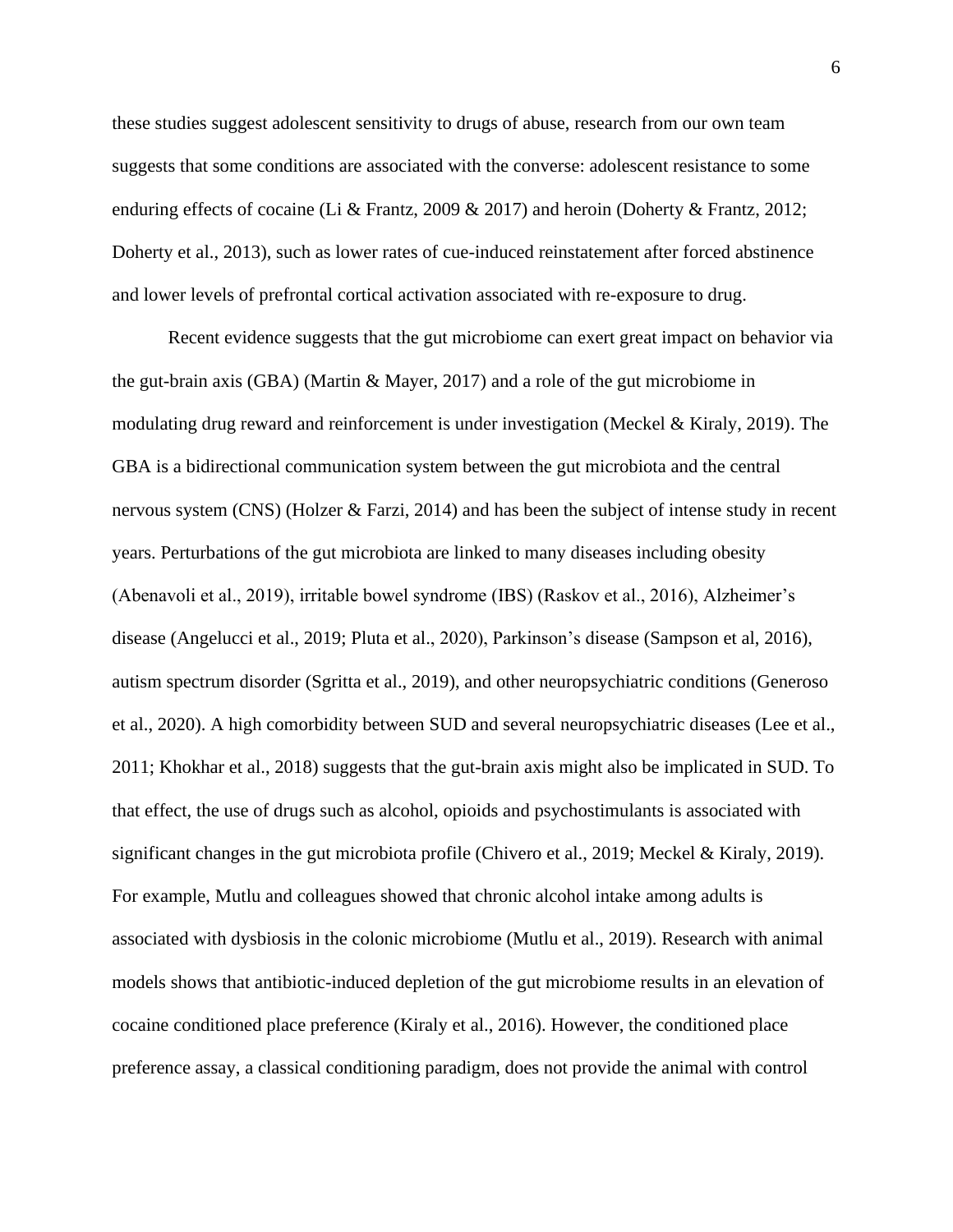over cocaine intake. Thus, the current study extends from existing research by using the intravenous (i.v.) drug self-administration, extinction, and reinstatement model, which is a more translatable model of the acute and enduring effects of cocaine use. Specifically, it tests the effects of antibiotic-induced gut bacterial depletion on cocaine-related behaviors by providing antibiotic treatment to male rats before and during i.v. cocaine self-administration, followed by a 30-day period of forced abstinence and culminating in a within-sessions extinction and cueinduced reinstatement test of cocaine-seeking. Testing both adolescent and adult rats may reveal age differences in antibiotic impact.

While gut microbiota perturbations have been shown to exacerbate behavioral deficits, treatment with probiotics can reduce these deficits (Sivamaruthi et al., 2020). Probiotics consists of live bacteria that confer beneficial health effects on the host when ingested (Butel, 2014). Probiotics are present in many dietary components and are known to attenuate the adverse effects of IBS (Raskov et al., 2016), autism spectrum disorder (Sgritta et al., 2019; Sivamaruthi et al., 2020), and cardiovascular conditions (Jin et al., 2019), to name a few instances. Yet, direct comparisons of probiotic-mediated rescue of antibiotic-induced depletion of gut microbiota have not been explored in the context of drug use or comparisons across adolescent and adult developmental stages. Thus, in the present study, we tested whether probiotic treatment during abstinence from cocaine could rescue normal cocaine-related behavior that had been disrupted by antibiotics in adolescent or adult male rats. Specifically, this study tests the hypothesis that a CereBiome probiotic preparation from Lallemand Health Solutions Inc. will reduce cocaine seeking that has been heightened by antibiotic treatment. Previous work by our lab has shown that antibiotic treatment increased cocaine seeking in adult but not adolescent rats (Suess et al., in preparation). Therefore, in the current study, we predict similar age differences.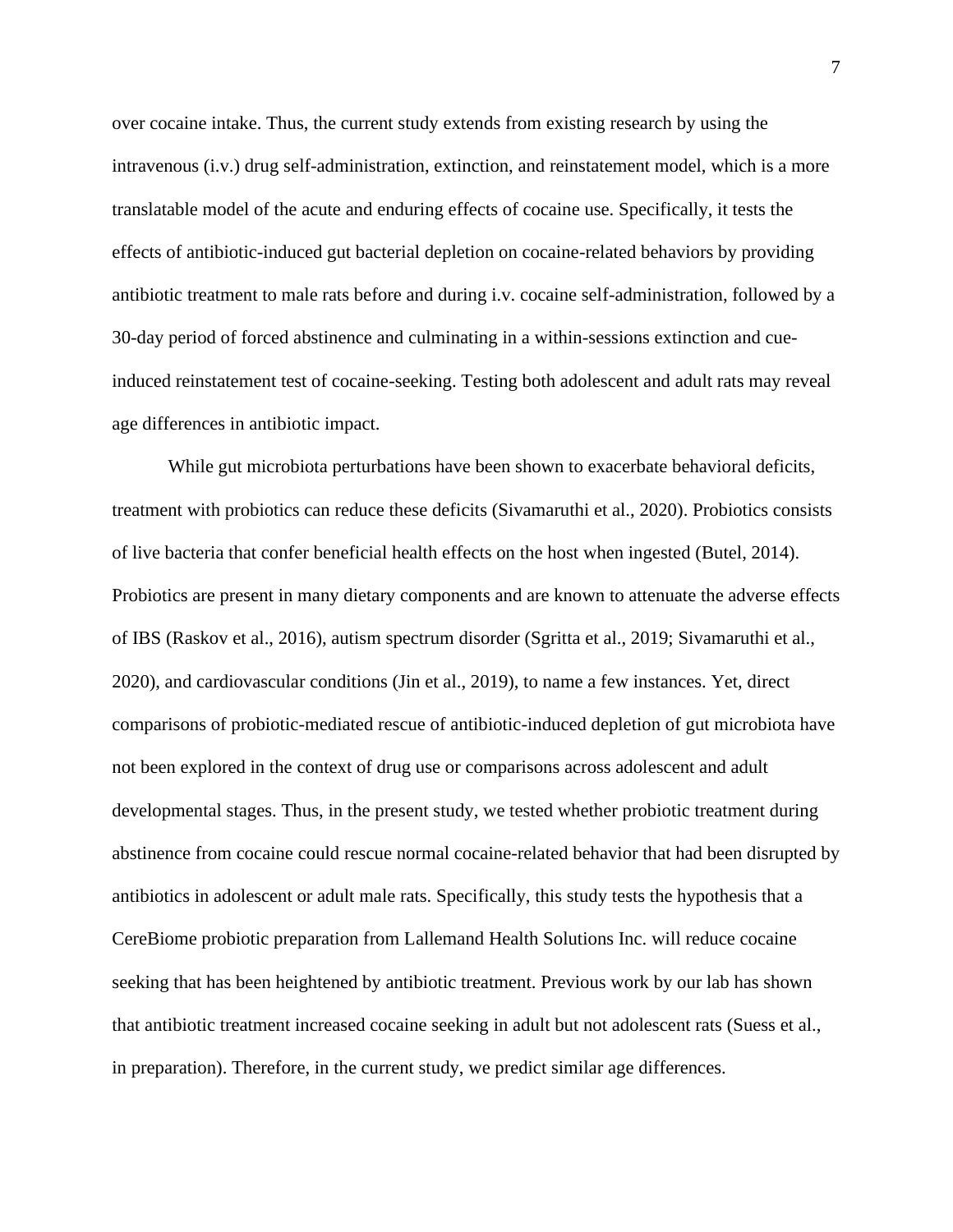Probiotics can confer natural health benefits in preventing disease onset and/or severity, not only as a treatment regimen but also in a prophylactic approach. Gao and colleagues showed that prophylactic probiotics reduced the incidence and symptom duration of antibiotic-associated diarrhea (AAD) and *Clostridium difficile*-associated diarrhea (CDAD) (Gao et al., 2010). Prophylactic probiotics have also been implicated in a reduction in incidences of food allergies by modulation of the gut microbiota (Aitoro et al., 2017). Probiotic pretreatment has also been shown to attenuate lipopolysaccharide-induced memory deficits in rats (Mohammadi et al., 2019). We are not aware of any other work exploring the prophylactic effects of probiotics on drug-related behaviors. Therefore, the present study also examines whether probiotics given before and during cocaine self-administration as well as during forced abstinence can reduce cocaine intake and/or subsequent extinction and reinstatement of cocaine-seeking in adults and adolescents. We hypothesize here that probiotics given throughout testing will reduce cocainetaking and -seeking in male rats. As discussed above, adolescents have displayed resilience to cocaine seeking in the context of gut microbiome manipulations, so we predict that probiotics will reduce cocaine intake and cocaine seeking in adult but not adolescent rats.

#### **2 MATERIALS AND METHODS**

#### <span id="page-15-2"></span><span id="page-15-1"></span><span id="page-15-0"></span>**2.1 Experiment 1: Antibiotic-induced gut microbial depletion and probiotic rescue**

# *2.1.1 Subjects*

Adolescent ( $n = 25$ ) and adult ( $n = 27$ ) Wistar male rats (Charles River Laboratories, Inc, Raleigh, NC, USA) arrived at Georgia State University's animal housing facility at postnatal day (PND) 22 and 70-74, respectively. Animals acclimated to pair-housing in humidity and temperature-controlled ACS cages (Optirat Gen II by Animal Care Systems; Centennial, CO) on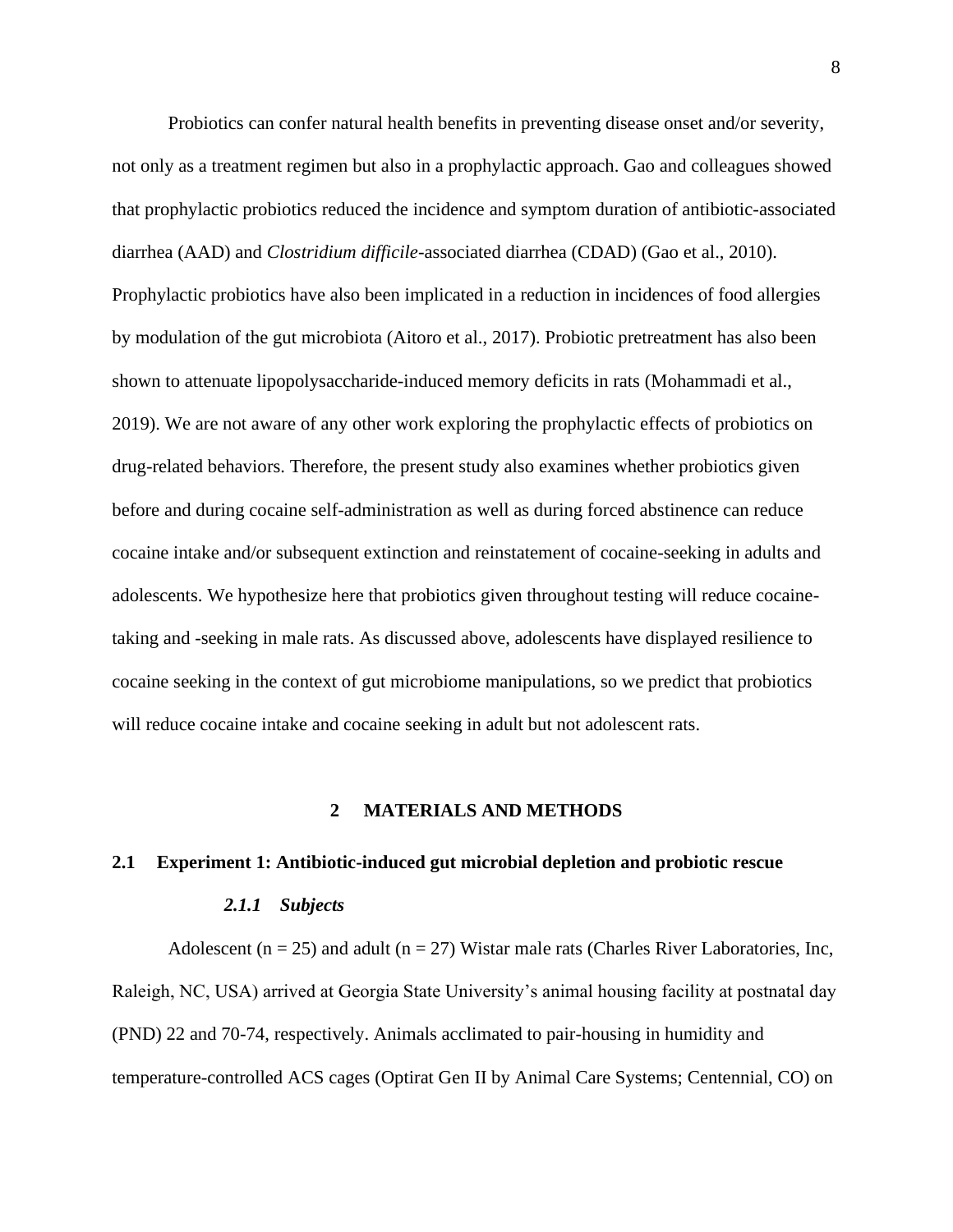a reverse light cycle (12 hr, lights on at 19:00 hr) for three days prior to catheter surgery. Animals were given *ad libitum* access to food in water in the home cage for the duration of the experiment, were assessed daily for general health, and weighed periodically. All procedures were conducted in adherence to the Principles of Laboratory Animal Care and the National Institute of Health Guide for the Care and Use of Laboratory Animals  $(8<sup>th</sup>$  edition, 2011) and approved by Georgia State University's Institutional Animal Care and Use Committee.

## *2.1.2 Surgery*

<span id="page-16-0"></span>Intravenous catheters were assembled as previously described (Roberts and Koob, 1982) with minor modifications including a shorter length of tubing inserted into the jugular vein for adolescents compared with adults (2 vs. 4 cm) (Shahbazi et al., 2008). Incisions were made at midscapular and ventral neck locations, the right jugular vein was isolated, and drug delivery tubing was inserted into an incision in the vein. A catheter portal and backplate were implanted subcutaneously at the midscapular location, about 5 cm from the base of the neck. Catheter patency was maintained by intravenous (i.v.) administration of Timentin (ticarillin disodium and clavulanate potassium; 100 mg/ml) and heparinized saline (100 USP units / 1ml) twice daily for three days post-operative, then daily for the rest of self-administration, using approximately 0.2 ml of each solution for adults and 0.1 ml for adolescents. A subset of randomly selected animals  $(n = 3$  adolescents,  $n = 4$  adults) underwent sham surgery, during which incisions were made then closed, but no catheter was implanted.

## *2.1.3 Administration of antibiotics and probiotics*

<span id="page-16-1"></span>Following 3 days of post-surgical recovery, the animals received a cocktail of antibiotics (abx) in the drinking water, including Bacitracin (0.5 mg/ml), Neomycin (2 mg/ml), and Ampicillin (1 mg/ml), as adapted from prior reports (Kanhere et al. 2018; Kiraly et al. 2016) and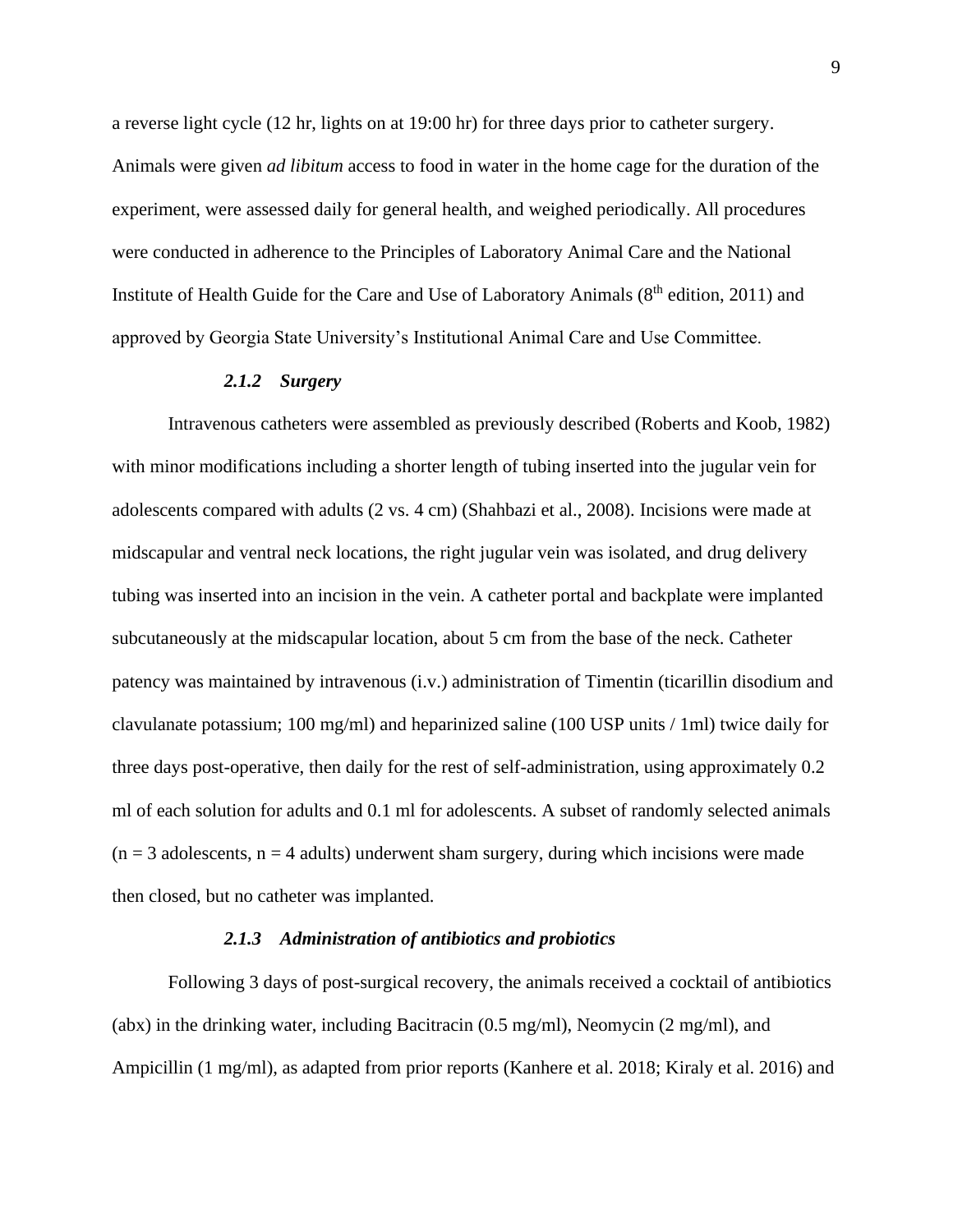based on preliminary experimentation in this laboratory. Animals received abx during the 4 days of lever-press training and throughout cocaine self-administration but were switched back to  $H_2O$ at the start of forced abstinence (see below). An experimental timeline is included in Figure 1.

Following cocaine self-administration, animals were assigned into experimental groups counterbalanced for body weight and cocaine intake: one group received a probiotic solution and the other received a placebo each day over the 30 days of forced abstinence. The probiotic formulation, CereBiome (Lallemand Health Solutions Inc., Montreal, QC, Canada; formerly known as Probio'Stick), consisted of *Lactobacillus helveticus* R0052 and *Bifidobacterium longum* R0175, along with malic acid and xylitol, mixed with phosphate buffered saline (PBS) to form a suspension that contained  $10 \times 10^9$  colony forming units (CFUs). Probiotic and placebo were prepared daily and administered to subjects at a volume of 0.5 mL at approximately 09:00 h, per previous reports (Tillmann et al., 2018) with some alterations. Briefly, subjects were lightly restrained with a cloth towel in red-light illumination. A syringe containing the preparation was presented at the animal's mouth with the tip just touching the animal. If the animal did not consume the solution after a few seconds, the tip was inserted into the animal's mouth behind the teeth. Contents were expelled over approximately 10 sec. As animals habituated over 3-10 days to the preparations and procedures, each of them transitioned to approaching the syringe tip placed at the lip of the home cages and consuming freely without being handled by an experimenter. An experimental timeline for probiotic intake is included in Figure 1.

#### *2.1.4 Cocaine self-administration*

<span id="page-17-0"></span>Cocaine self-administration procedures were adapted from previous experiments (Suess et al., in revision). Animals acquired lever pressing behavior over four days via a negative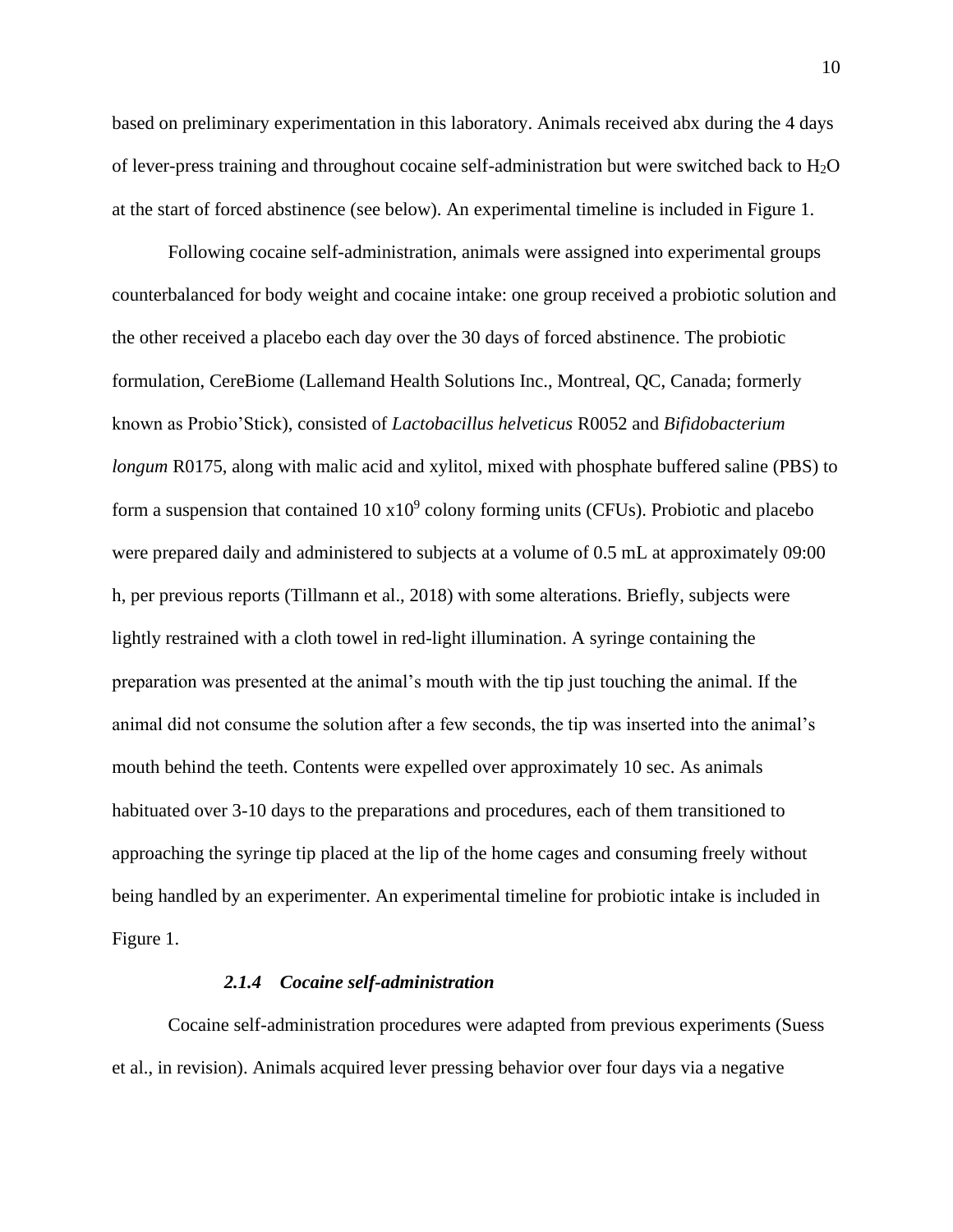reinforcement procedure (removal of a white noise stimulus was contingent on lever-pressing) in daily 2-hr sessions in operant conditioning chambers (Med Associates, Inc., St. Albans, VT, USA), after which cocaine infusions (0.36 mg/kg/ infusion) were paired with white noise removal for two sessions, then lever-pressing resulted in cocaine infusions only for eight additional sessions conducted over ten days (with a two-day weekend recess). Only one lever was active, while presses on the inactive lever were recorded but had no scheduled consequence. Sessions were conducted under a fixed ratio (FR)-1 schedule of reinforcement with a timeout after each drug infusion (20 sec). Reinforced lever-presses also triggered a cue-light above the active lever to illuminate for 2 sec, and a house light to go off for 20 sec. Locomotor activity was assessed by crossings of photocell beams at the front and rear of the chambers. During cocaine sessions (but not the first four white noise training sessions), the catheter portal was attached to polyethylene tubing that led to a variable-speed syringe pump (Med Associates, Inc., St. Albans, VT, USA) which delivered drug solution via a stainless-steel swivel (Instech Laboratories, Inc., Plymouth Meeting, PA, USA). Sham animals were not attached to the drug delivery tubing and no cocaine was loaded in the pump.

#### *2.1.5 Abstinence, extinction, and cue-induced reinstatement*

<span id="page-18-0"></span>At the conclusion of self-administration, animals entered a 30-day forced abstinence period during which they were maintained in their home cages and thus did not have access to cocaine or the operant conditioning chambers. Body weight and water intake data were collected periodically throughout abstinence.

Subsequently, animals underwent 5 consecutive 1-hr extinction in which they were placed back into the operant conditioning chambers where they had previously earned cocaine infusions, but no drug-paired cues nor drug infusions were presented. Five minutes later, animals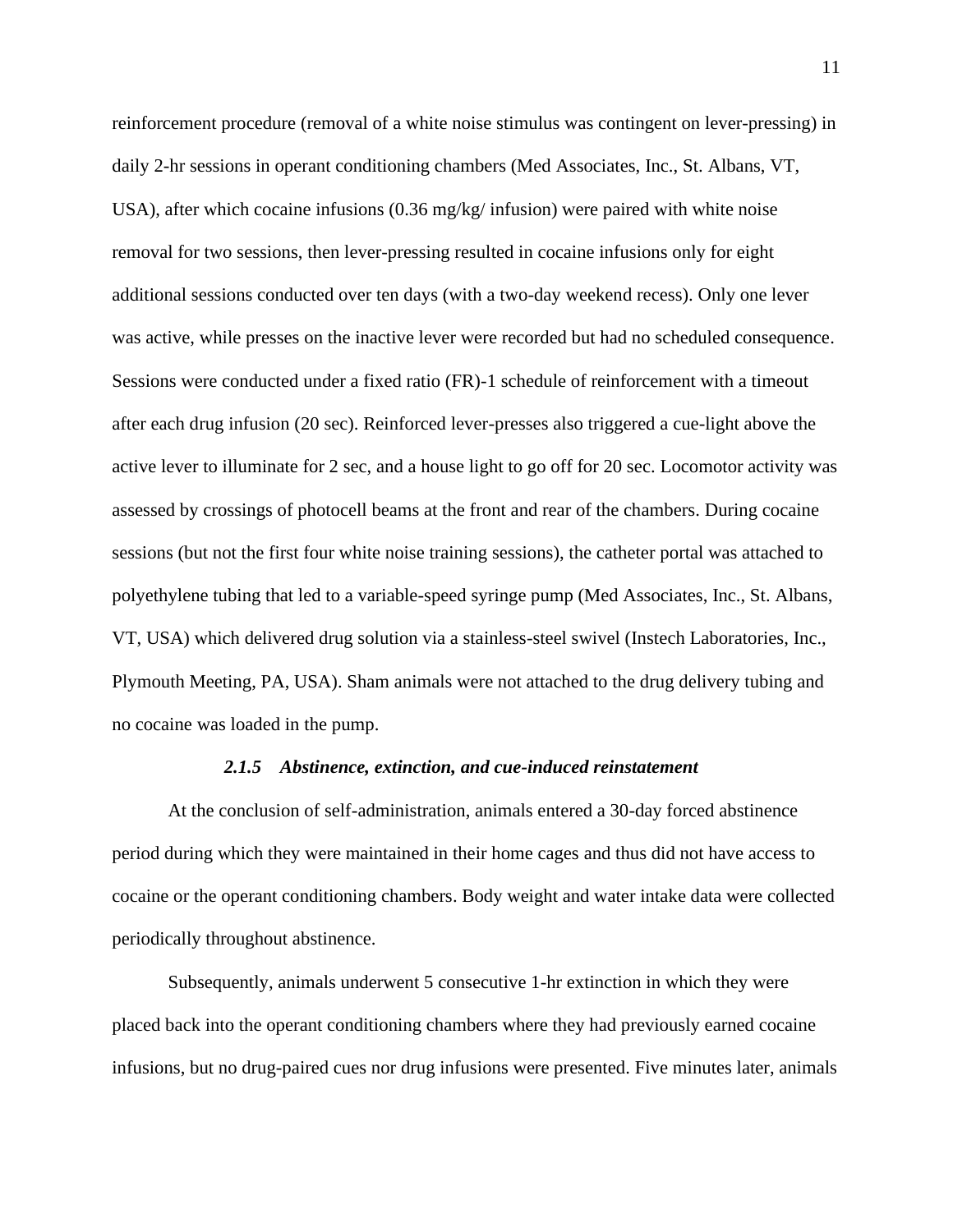underwent a single 1-hr cue-induced reinstatement in which presses on the active lever yielded drug-paired cues including changes in the cue light, house light, and activation of the syringe pump, although no syringe was loaded, and cocaine was still not available. Active lever presses were recorded.

#### <span id="page-19-0"></span>**2.2 Experiment 2: Prophylactic probiotic**

As above, adolescent ( $n = 29$ ) and adult ( $n = 29$ ) male rats arrived, acclimated to Georgia State University's animal housing facility and underwent catheterization surgery in preparation for lever-press training and i.v. cocaine self-administration. Following surgical recovery, the animals were randomly assigned to either a probiotic or placebo group and syringe-fed the corresponding formulation, as described above, throughout training, cocaine-self administration, and forced abstinence. A subset of randomly selected animals received sham surgeries ( $n = 3$ ) adolescents;  $n = 2$  adults) while others underwent no surgery at all  $(n = 2$  per age group). All experimental procedures were conducted as described above. After reinstatement, animals were euthanized, and tissue samples (blood, brain, cecum and distal colon) were collected and frozen for future analyses not described herein.

## <span id="page-19-1"></span>**2.3 Statistical analysis**

Self-administration behavior during antibiotic treatment in Experiment 1 was analyzed via ANOVA, with drug (cocaine vs. sham) and age (adolescent vs. adult) as the independent variables and total number of infusions (or reinforced lever-presses) as the dependent measure. Independently, the effect of age on number of infusions per session was analyzed using a repeated measures ANOVA, with the sessions as the repeated measure. Similarly, results from Experiment 2 on prophylactic probiotic administration were analyzed using a univariate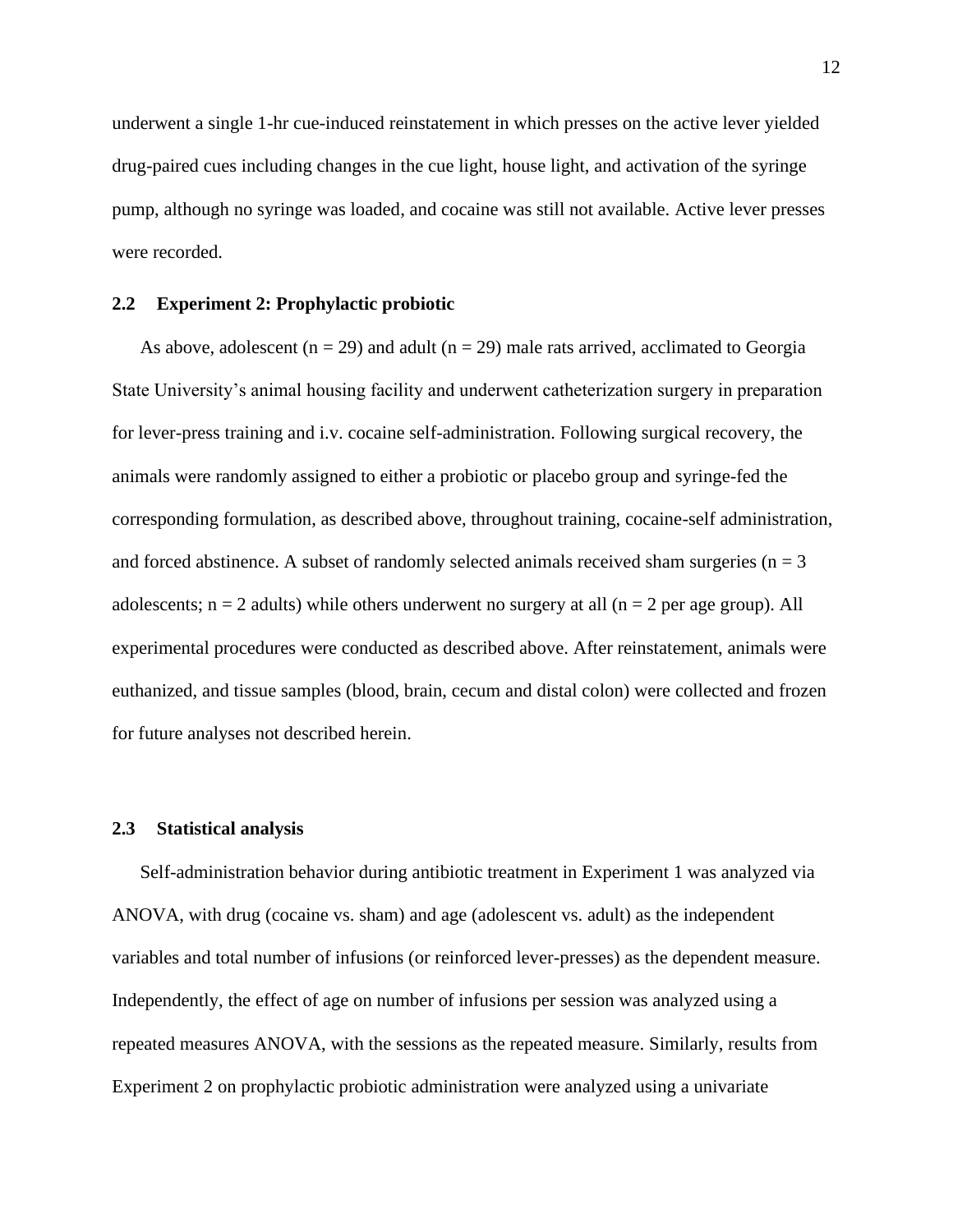ANOVA, with age and probiotic treatment as the independent variables, and number of infusions as the dependent variable. For both Experiments, total extinction responding summed over the 5 1-hr sessions and reinstatement responding during the single 1-hr session were analyzed using two-way ANOVAs (age x probiotic treatment group) on active lever presses. Targeted independent samples t-tests (two-tailed) with Bonferroni's corrections were also used to assess differences of a priori interest. Active lever presses during extinction sessions were also subjected to a repeated measures ANOVA separately within each age group to test the effects of probiotic treatment over sessions. A repeated measures ANOVA was also used to assess the effects cocaine self-administration probiotics on body mass, with days as the repeated measure. Alpha was set at 0.05 in all cases. Figures were generated using GraphPad Prism 9.1.0 (221).

#### **3 RESULTS**

## <span id="page-20-2"></span><span id="page-20-1"></span><span id="page-20-0"></span>**3.1 Experiment 1: Antibiotic-induced gut microbial depletion and probiotic rescue**

#### *3.1.1 Body mass and fluid intake reflect normal growth and fluid consumption*

Cocaine self-administration did not alter the growth rates of adolescents or adults. Specifically, two-way treatment (cocaine vs. sham) x session ANOVAs failed to reveal a main effect of treatment in adolescents (F  $(3.142, 75.413) = 0.28$ ; p = 0.849) or adults (F  $(4.073, 1.412, 7.413)$  $105.903$ ) = 0.953; p = 0.438) (Figure 1b). Similarly, probiotics given during forced abstinence did not alter growth in that phase of experimentation, with a two-way ANOVA failing to show a main effect of treatment in adolescents (F  $(3.603, 86.472) = 0.681$ ; p = 0.592) or adults F  $(3.642, 1.642)$  $98.332$ ) = 0.401; p = 0.79) (Figure 1c). An independent samples t-test (two-tailed) showed no difference in water intake between rats that self-administered cocaine and their sham controls in both adolescents (t (26) = 0.40;  $p = 0.692$ ) and adults (t (28) = 0.146;  $p = 0.885$ ) (Figure 1d).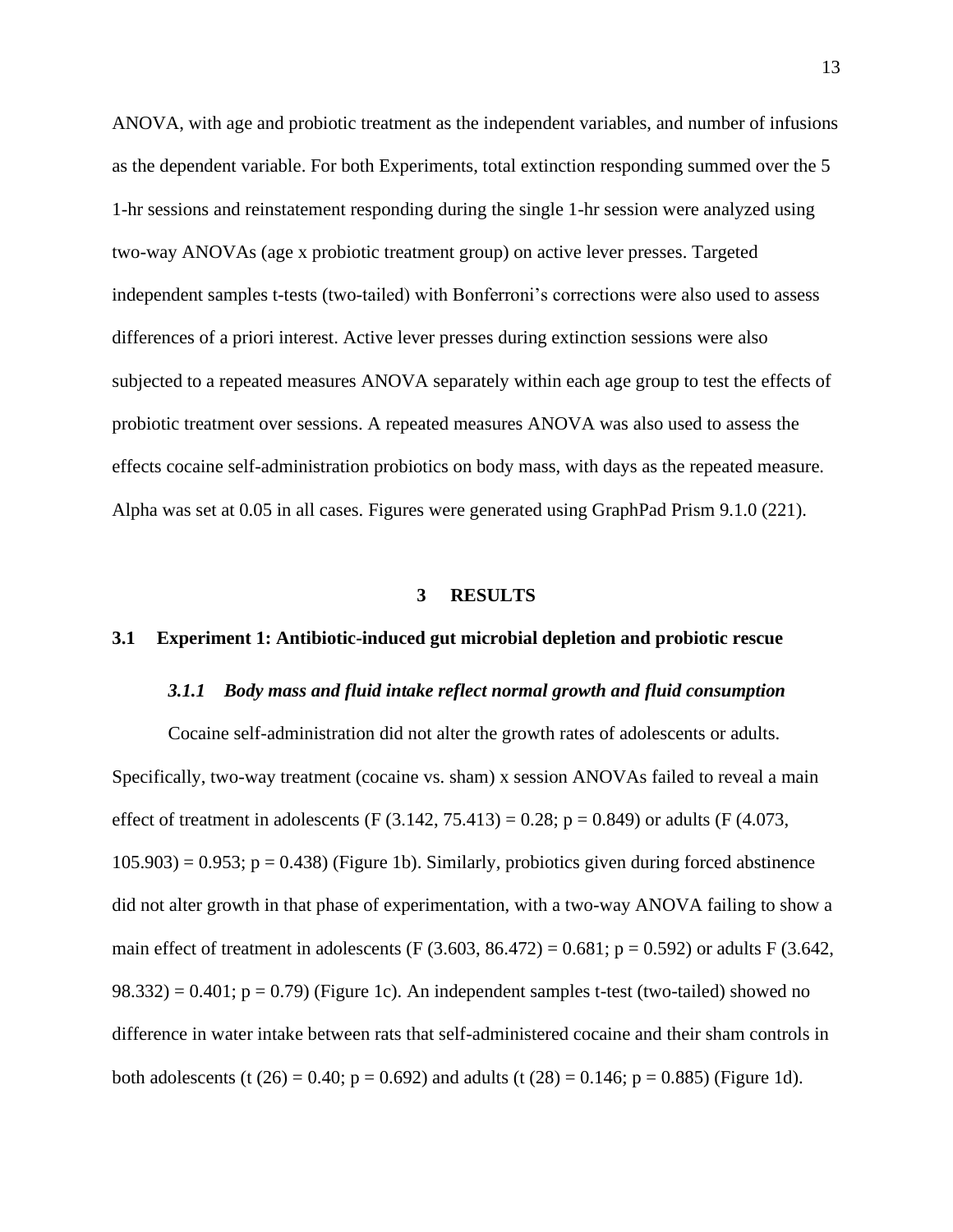**a**

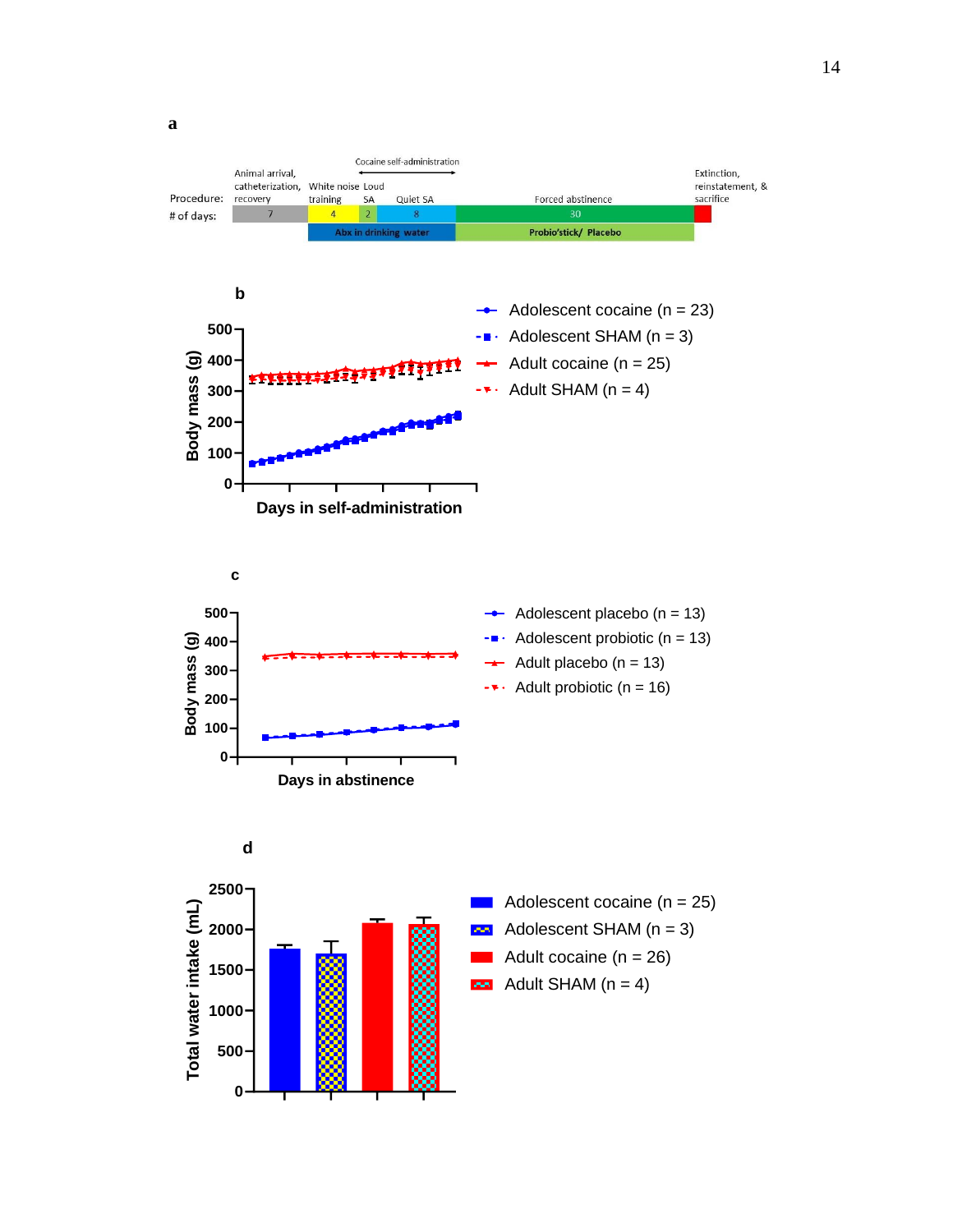<span id="page-22-1"></span>*Figure 1: Body mass and fluid intake reflect normal growth and consumption* **a**. Representative experimental timeline showing the phases of experimentation and the duration of each (in days). **b**. Body mass during self-administration and **c.** forced abstinence, and **d**. water intake among rats that self-administered cocaine and age-matched controls. All error bars are  $\pm$ S.E.M.

### *3.1.2 Adolescent and adult rats self-administer cocaine similarly*

<span id="page-22-0"></span>Confirming that cocaine reinforced lever pressing in the self-administration model, rats that self-administered cocaine had more lever presses than the sham rats that did not have access to cocaine (F  $(4.625, 231.258) = 4.644$ ;  $p = 0.001$ ). The sham rats were excluded from further data analysis.

In terms of age differences during the training and cocaine self-administration phases, repeated measures ANOVA revealed a significant effect of sessions ( $F = 40.205$ ;  $p < 0.001$ ), but not age (F = 0.372; p = 0.545) and no interaction between sessions and age of rats (F = 1.212; p  $= 0.306$ ).

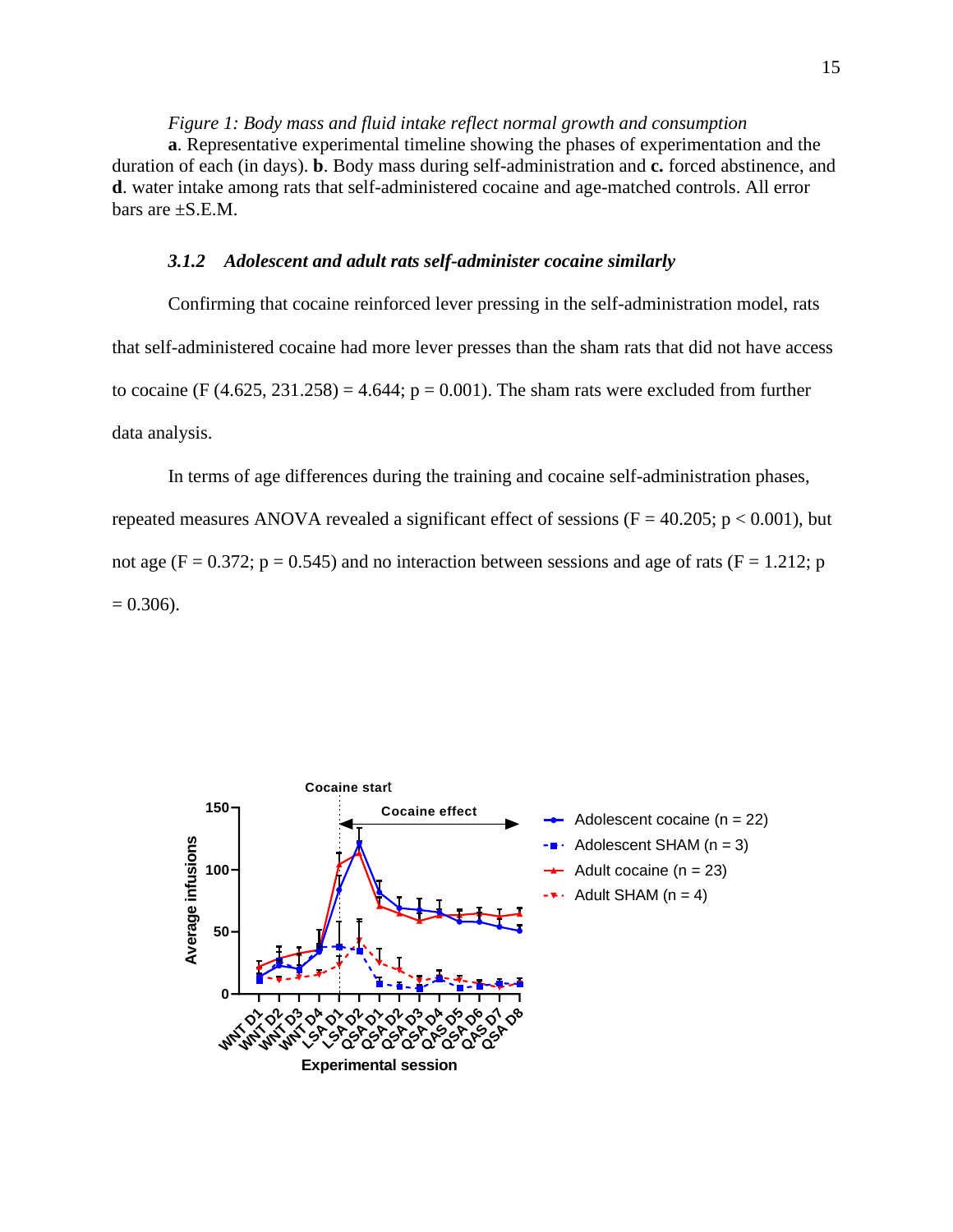# *Figure 2: Cocaine influence and age difference on active lever pressing*

<span id="page-23-1"></span>Rats that self-administered cocaine had more active lever presses that resulted in cocaine infusions and/or environmental cue consequences than rats that did not receive cocaine. Adolescent and adult rats self-administered cocaine at similar rates. WNT  $D1 - D4$  = white noise training days 1 to 4, LSA D1  $\&$  D2 = loud cocaine self-administration days 1 and 2, QSA D1 –  $D8$  = quiet cocaine self-administration days 1 to 8. All error bars are  $\pm$ S.E.M.

### *3.1.3 Probiotics attenuate cocaine-seeking behavior in adults but not adolescents*

<span id="page-23-0"></span>During the tests of extinction of cocaine-seeking behavior after 30 days of probiotic or placebo treatment, a two-way ANOVA (age x probiotic treatment) revealed a main effect of age on total extinction responding (F  $(1,40) = 17.386$ ; p = 0.000159), but no effect of probiotic treatment (F  $(1,40) = 0.98$ ;  $p = 0.328$ ), and no interaction between age and probiotic treatment. Among adolescents, a repeated measures ANOVA revealed a significant effect of extinction sessions (F  $(1.653, 31.41) = 20.427$ ;  $p < 0.001$ ), but no interaction between extinction sessions and probiotic treatment (F (1.653, 31.41) = 0.537;  $p = 0.557$ ). Similarly in adults, there was a significant effect of extinction sessions (F (1.732, 36.366) = 60.986; p <0.001) but no interaction between extinction sessions and probiotic treatment (F (1.732, 36.366) = 2.727; p = 0.086). An independent samples t-test (two-tailed) revealed no difference in total extinction responses between the probiotic or placebo treated rats combined across age groups (t  $(42) = 1.079$ ; p = 0.29) (figure 3a and 3b). However, probiotic-treated adults showed lower extinction responses during the first hour (ext 1) compared to their age-matched controls (t  $(21) = 2.078$ ; p = 0.050) (figure 3a).

On reinstatement responding, a two-way ANOVA revealed a significant main effect of probiotics (F  $(1,40) = 4.363$ ; p = 0.043) such that probiotic treatment was associated with lower rates of responding than placebo treatment, but no effect of age was observed (F  $(1,40) = 3.104$ ;  $p = 0.086$ ) and no interaction (F (1,40) = 1.286;  $p = 0.264$ ). With focus on reinstatement among adults, the probiotic-treated rats showed significantly less reinstatement of cocaine-seeking than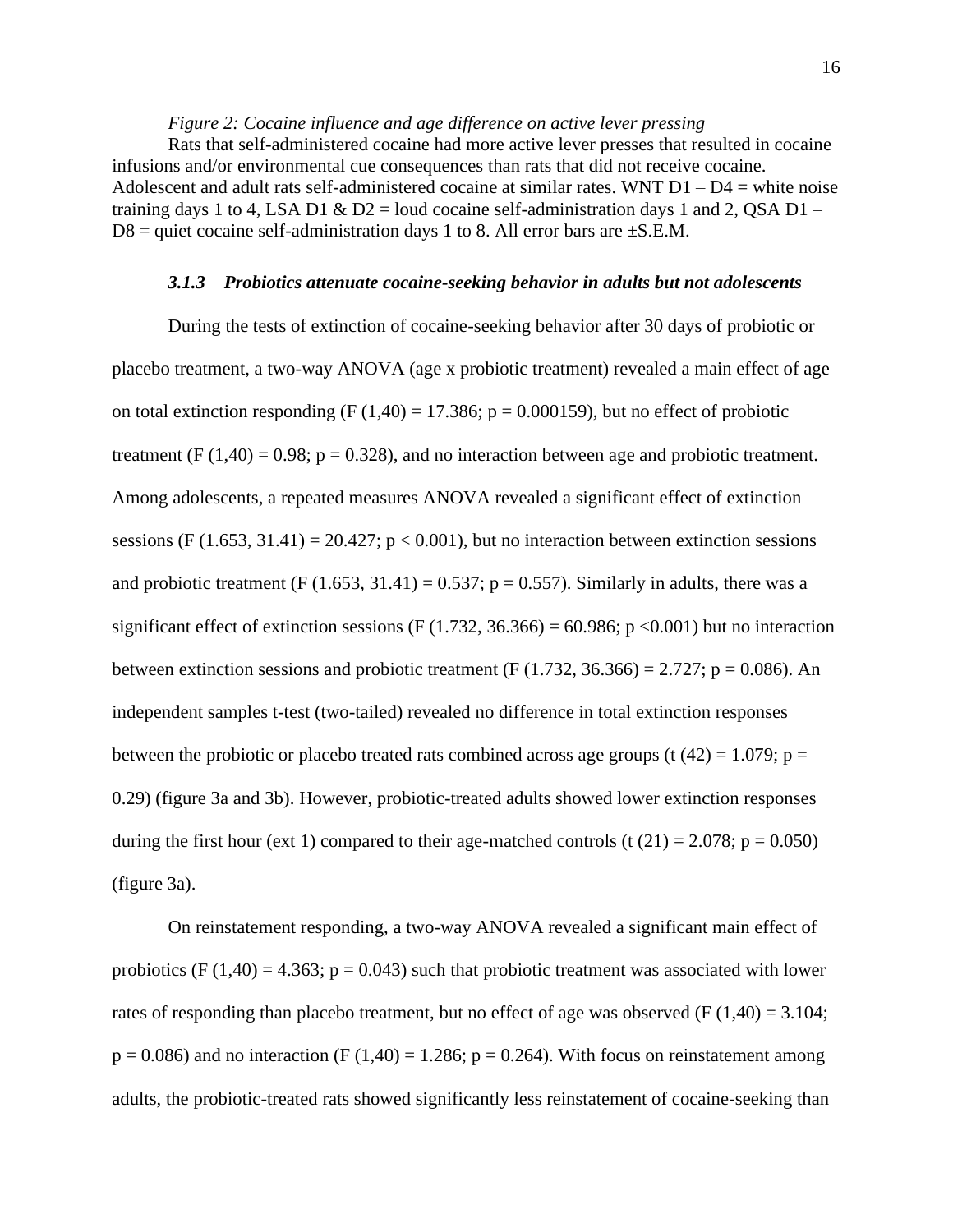their age-matched placebo-treated controls (t  $(21) = 3.097$ ; p = 0.006) (figure 3c). With the adolescents, however, the probiotics failed to attenuate reinstatement responding (t  $(19) = 0.57$ ; p  $= 0.575$ ) (figure 3c). To account for the failure of some rats to extinguish their lever-pressing behavior fully over the 5 extinction sessions (which is commonly observed), we calculated a change score by subtracting the number of active lever presses in the last extinction session from those of the single reinstatement session. A two-way ANOVA revealed a significant main effect of probiotics (F (1,40) = 11.251; p = 0.002), but no effect of age (F (1,40) = 1.048; p = 0.312), and no interaction (F (1,40) = 1.171;  $p = 0.286$ ). Targeted t-tests revealed that the probiotictreated adults again showed a significantly lower change score (t  $(21) = 3.644$ ;  $p = 0.003$ ) than their age-matched counterparts, but no effect of probiotic treatment was observed among adolescents (figure 3d). Regarding age differences, placebo-treated adults showed significantly higher total extinction (t (18) = -4.3,  $p < 0.001$ ) and reinstatement (t (18) = -2.187,  $p = 0.042$ ) responses compared to their placebo-treated adolescent counterparts (figure 3a and 3b). Probiotics attenuated these differences such that the probiotic-treated adults did not differ from the probiotic-treated adolescents.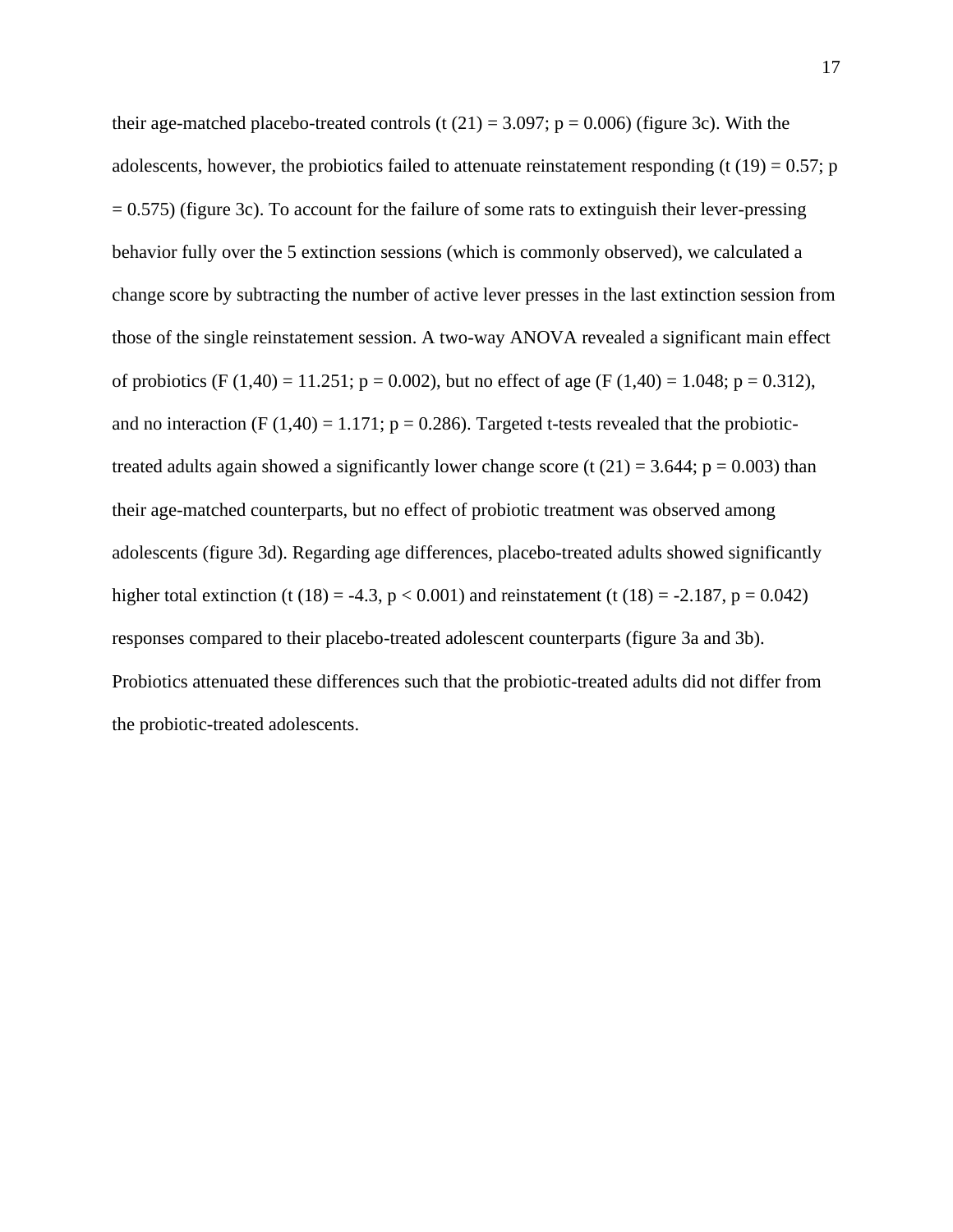

<span id="page-25-2"></span>*Figure 3: Probiotic effects on extinction and reinstatement of cocaine seeking* **a.** Probiotic-treated adults show lower extinction responding compared to their agematched placebo controls in the first hour of extinction testing. **b.** Probiotic-treated adolescent and adult rats extinguish cocaine-seeking behavior similarly compared to their age-matched placebo controls, but placebo adults press more than placebo adolescents. **c.** Probiotics attenuate reinstatement in adult but not adolescent rats and placebo adults press more than placebo adolescents. **d.** Probiotic-treated adult rats showed a significantly reduced change score compared with their age-matched controls. \* Denotes significant probiotic effects; # denotes significant age differences within placebo-treated groups (b and c)  $p<0.05$  All error bars are  $\pm$ S.E.M.

### <span id="page-25-1"></span><span id="page-25-0"></span>**3.2 Experiment 2: Prophylactic probiotic**

## *3.2.1 Daily probiotic administration did not alter normal weight gain*

Probiotics and cocaine self-administration did not alter adolescent or adult body mass. A two-way repeated measures ANOVA failed to show a main effect of cocaine (F (3.053, 76.321)  $= 0.247$ ; p = 0.867) or probiotic (F (3.053, 76.321) = 1.449; p = 0.235) on body mass in adolescents during self-administration (figure 4b). Probiotics during forced abstinence did not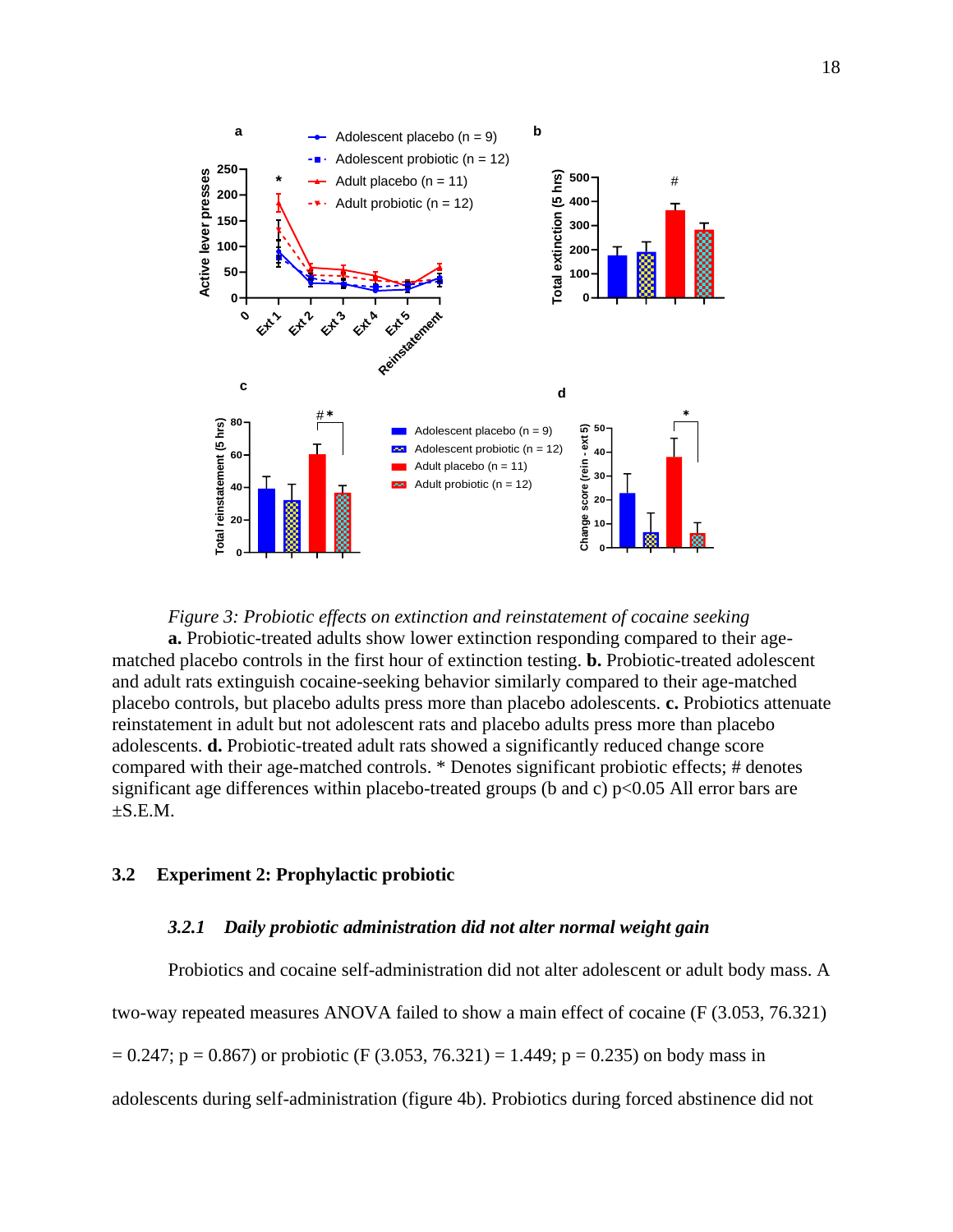further alter body mass (F  $(1.739, 46.951) = 0.141$ ;  $p = 0.841$ ) (figure 4c). Similarly, there was no effect of cocaine (F (1.407,32.359) = 0.349; p = 0.633) or probiotics (F (1.407, 32.359) =  $0.34$ ;  $p = 0.638$ ) on body mass during self-administration, and probiotics during forced abstinence did not alter body mass (F  $(2.649, 66.236) = 1.238$ ; p = 0.302) (figure 4c).





<span id="page-26-0"></span>**a.** Diagram showing experimental timeline. **b.** Cocaine and probiotics did not alter body mass in both adolescents and adults during self-administration. **c.** Similarly, probiotics alone during abstinence from cocaine did not alter body mass among adolescent or adult rats. All error bars are  $\pm$ S.E.M.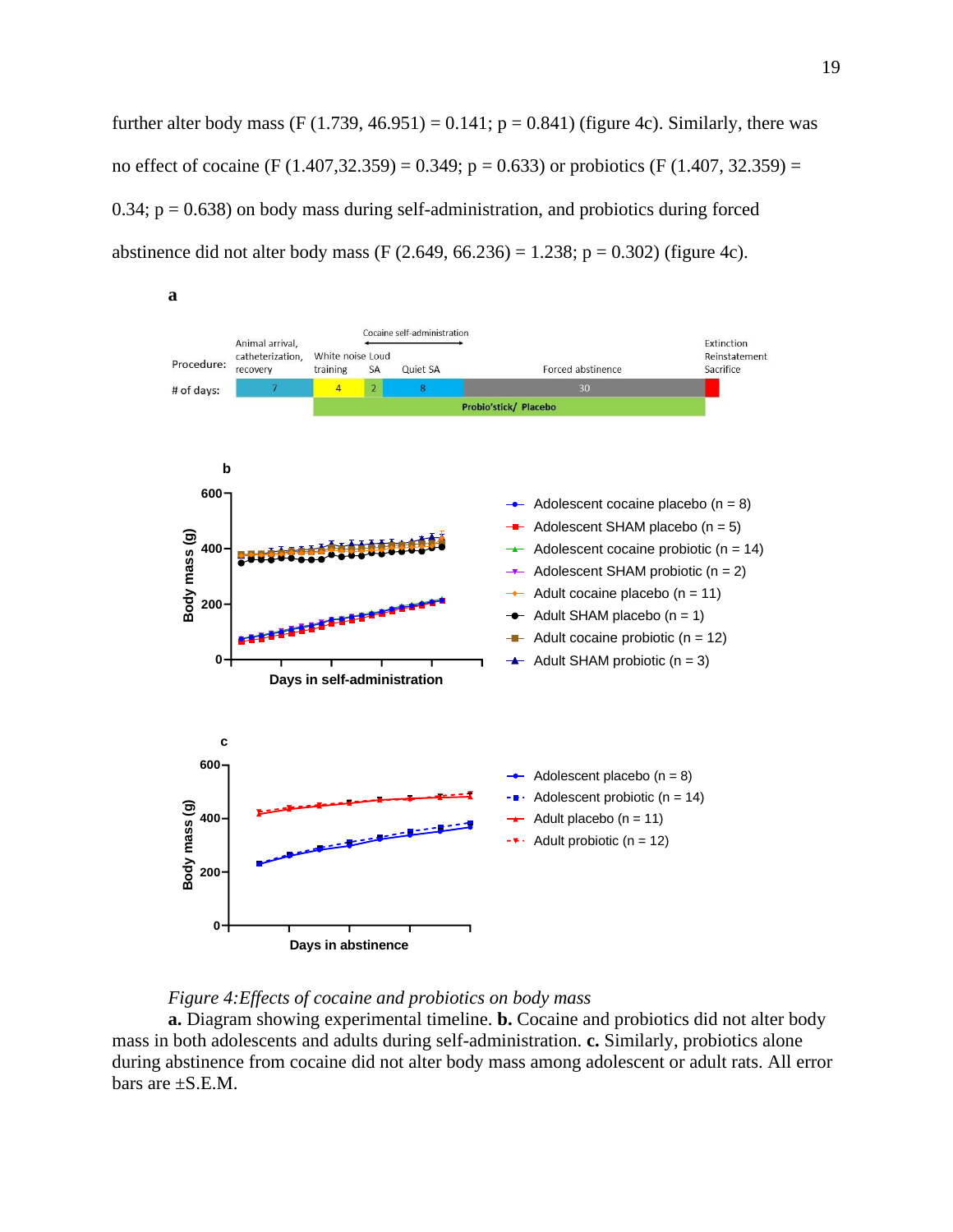# <span id="page-27-0"></span>*3.2.2 Adolescent and adult rats self-administer cocaine similarly, and probiotics did not alter pattern of drug intake*

Rats that self-administered cocaine had more lever presses than those without access to cocaine regardless of probiotic (or placebo) treatment (F  $(5.003, 270.166) = 8.024$ ; p < 0.001). The sham rats were excluded from further data analysis. Furthermore, a repeated measures ANOVA revealed that probiotics did not influence cocaine self-administration in adolescents (F  $(13, 260) = 0.452$ ; p = 0.948) or adults (F  $(13, 273) = 1.492$ ; p = 0.12). There was no effect of age on cocaine self-administration (F  $(13, 702) = 0.891$ ; p = 0.562).





<span id="page-27-1"></span>Rats that self-administered cocaine showed increased reinforced lever-pressing compared with their age-matched sham controls. Adolescent and adult rats self-administered cocaine similarly. Probiotics did not significantly alter the number of infusions per session in either age group. WNT  $D1 - D4$  = white noise training days 1 to 4, LSA D1 & D2 = loud cocaine selfadministration days 1 and 2, QSA  $D1 - D8$  = quiet cocaine self-administration days 1 to 8. All error bars are ±S.E.M.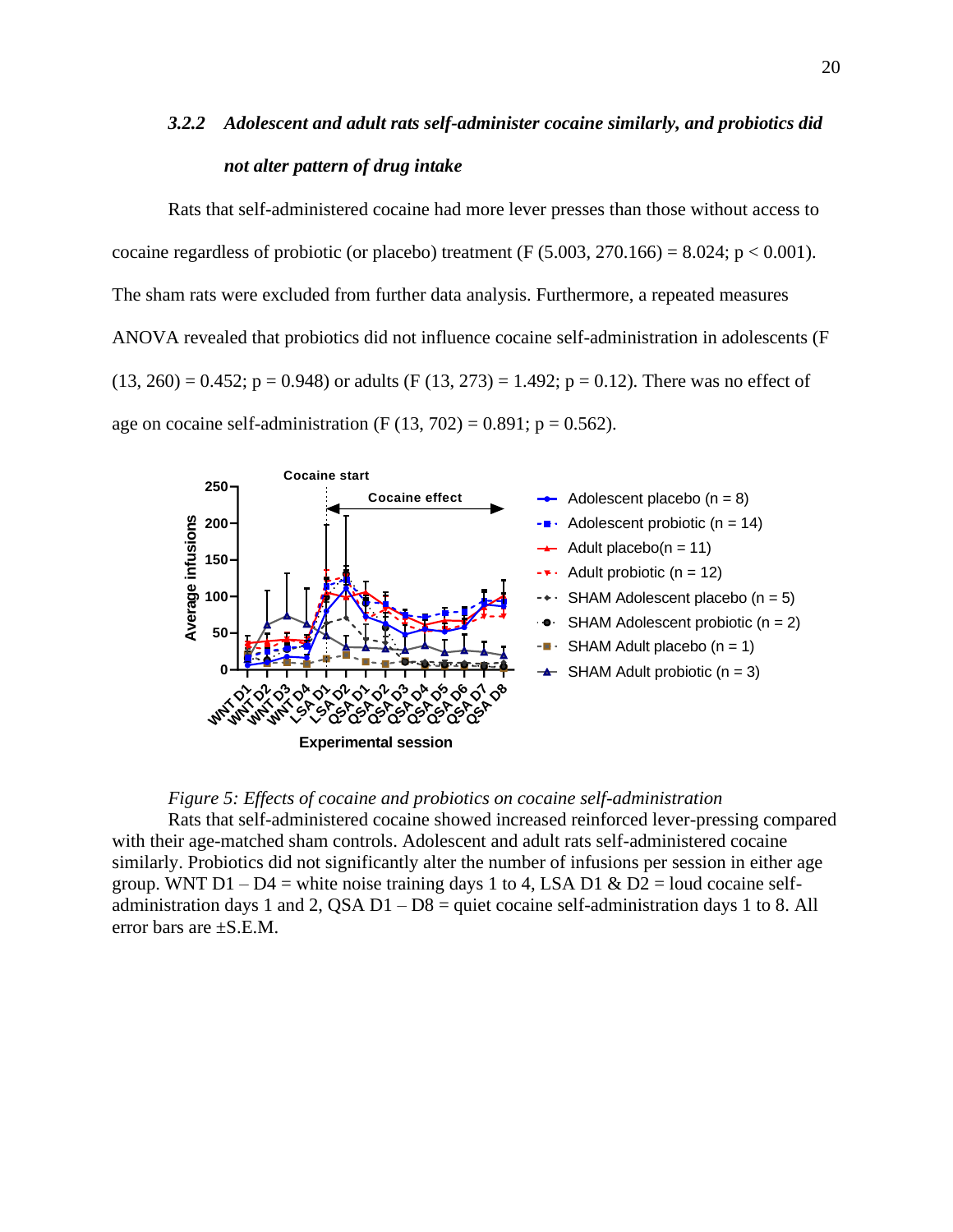# <span id="page-28-0"></span>*3.2.3 Probiotics did not attenuate cocaine-seeking significantly in adolescent or adult rats*

Following 30 days of forced abstinence from cocaine, a two-way ANOVA on total extinction responding revealed a significant main effect of age (F  $(1,41) = 15.797$ ; p < 0.001) and an interaction between age and probiotic treatment (F  $(1,41) = 4.943$ ; p = 0.032). An independent samples t-test revealed that probiotics had no effect on total extinction response for adolescents (t  $(20) = -1.923$ ;  $p = 0.069$ ) or adults (t  $(14.945) = 1.343$ ;  $p = 0.199$ ) (figure 6 a and b), although adult placebo-treated rats had higher extinction responding than their treatment-matched adolescents (t  $(14.969) = -3.769$ ;  $p = 0.002$ ; figure 6b). For adolescents, a repeated measures ANOVA revealed a significant effect of extinction sessions  $(F(1.191, 23.827) = 12.828; p =$ 0.001) but no interaction between extinction sessions and probiotic treatment (F (1.191, 23.827)  $= 3.695$ ; 0.06). Similarly in adults, there was a significant effect of extinction sessions (F (1.337,  $28.078$  = 48.114; p < 0.001), but no interaction between age and extinction sessions (F (1.337,  $28.078$  = 1.024; p = 0.344). A two-way age x probiotic treatment ANOVA showed no effect of probiotics on reinstatement responding (F  $(1,41) = 0.872$ ; p = 0.356), but a main effect of age (F  $(1,41) = 4.986$ ;  $p = 0.031$ ), and no interaction (F  $(1,41) = 3.223$ ;  $p = 0.08$ ). Also, probiotics did not influence cue-induced reinstatement of cocaine-seeking in adolescents (t  $(20) = -0.902$ ; p = 0.378) or adults (t  $(21) = 1.603$ ; p = 0.124) (figure 6c). A two-way ANOVA showed no effects of age or probiotics, and no interaction between age and probiotics. Targeted t-tests also failed to reveal an effect of probiotics on change score in adolescents (t  $(20) = 0.199$ ;  $p = 0.844$ ) or adults  $(t (21) = -0.72; p = 0.943)$  (figure 6d).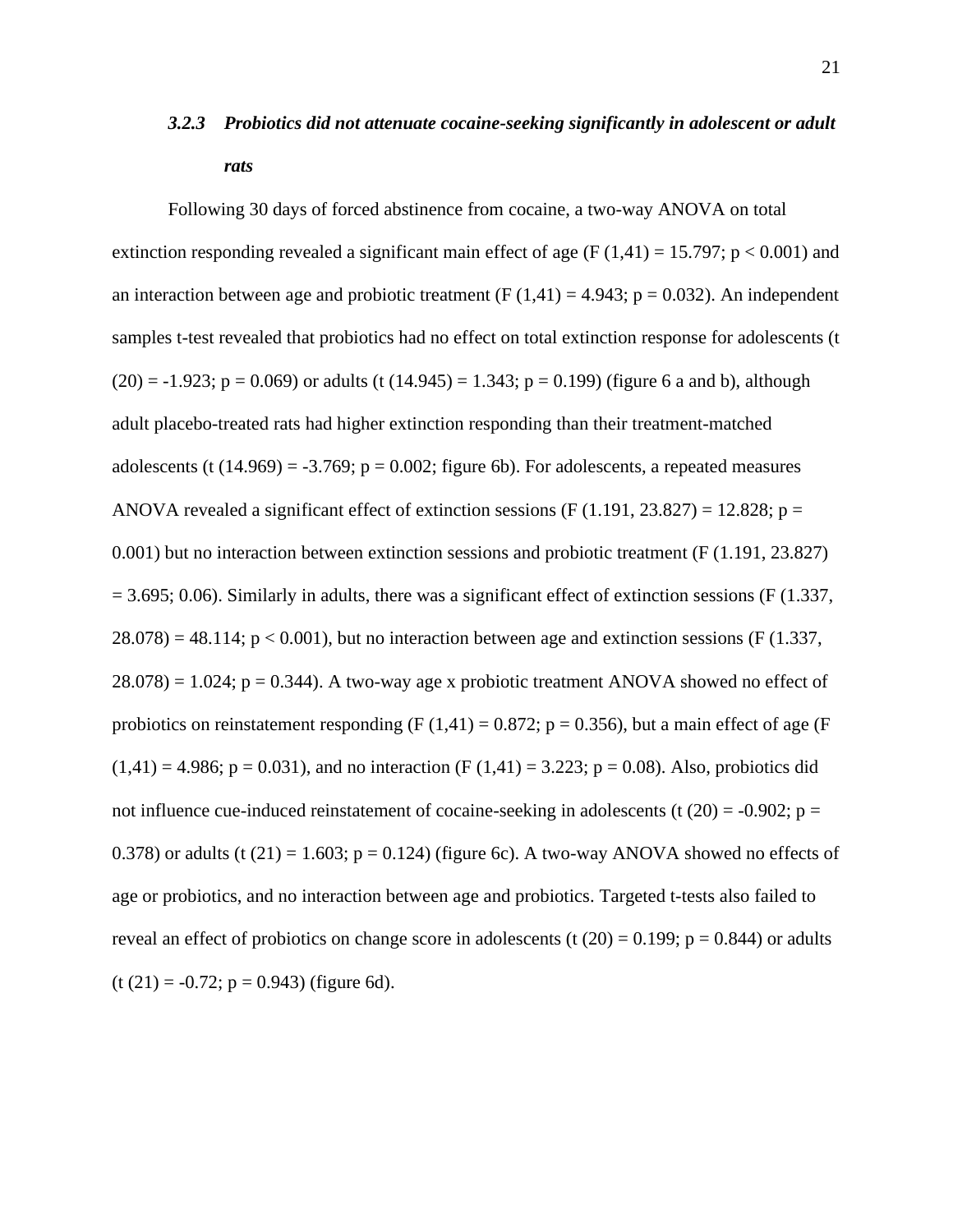



<span id="page-29-1"></span>**a**. and **b.** Probiotics did not affect extinction responding in adolescent or adult rats, although placebo-treated adults had higher extinction responding compared with placebo-treated adolescents. **c**. Probiotics did not attenuate reinforcement responding in neither adolescent nor adult rats. **d.** Probiotics did not affect change score in adolescent or adult rats. # denotes age difference between place-treated rats. All error bars are ±S.E.M.

## **4 DISCUSSION**

<span id="page-29-0"></span>This study tested two hypotheses. First, probiotics will reduce cocaine seeking that has been heightened by antibiotic treatment. This hypothesis was clearly supported, as probiotics given during forced abstinence reduced cocaine seeking in adult rats that had shown significantly elevated reinstatement levels when antibiotics were presented in the drinking water during cocaine self-administration. Reinstatement responding among adolescents had not been elevated by antibiotics, so the lack of probiotic impact on this lower-level responding remains consistent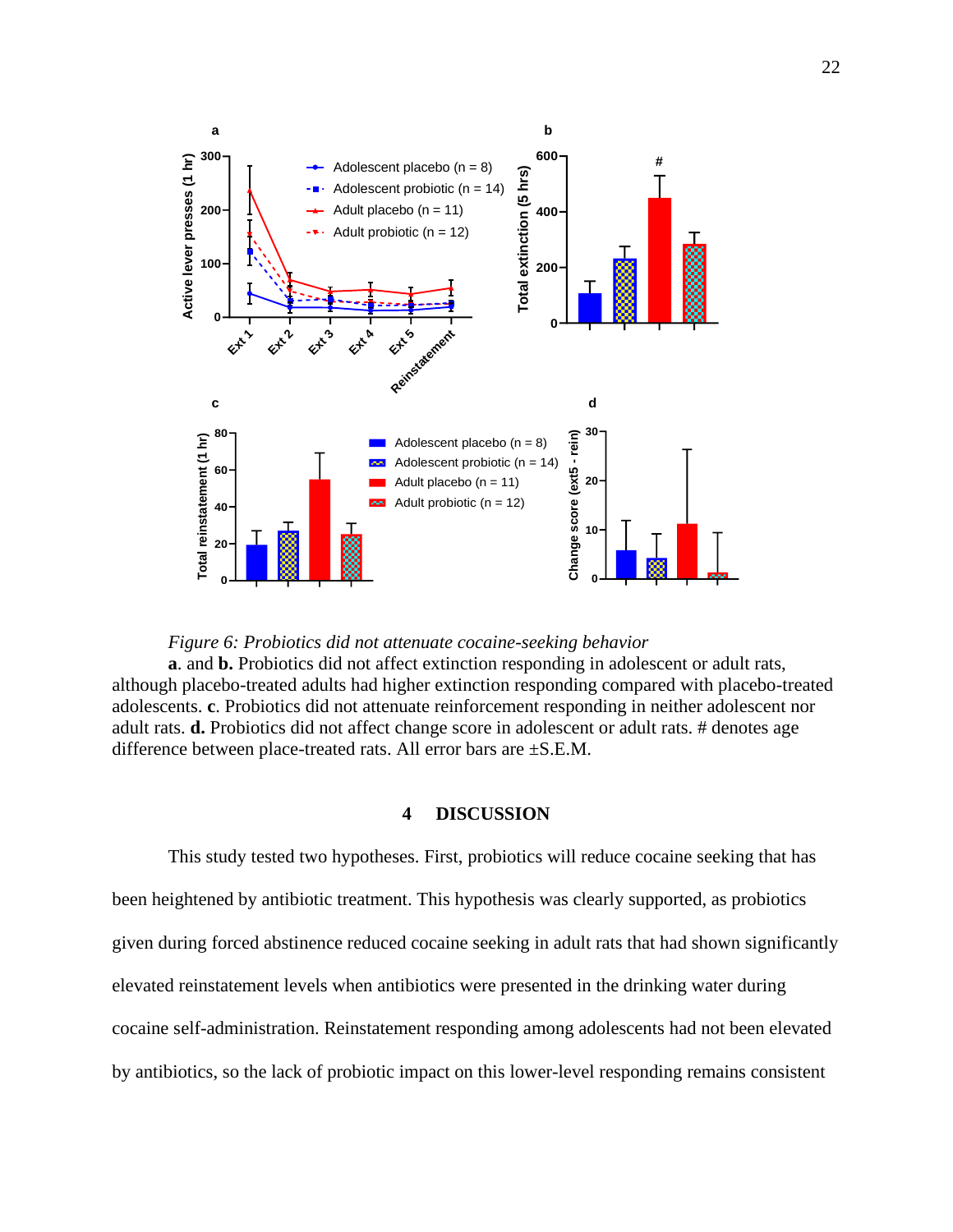with the hypothesis. Second, we tested whether probiotics given during the entirety of behavioral testing would reduce cocaine intake and/or seeking. This hypothesis was not clearly supported, as probiotics did not affect cocaine intake or cocaine seeking significantly in either adolescentonset or adult age groups.

The present results are based on well-tolerated antibiotic and probiotic treatments, along with well-validated methodological approaches. No adverse effects from antibiotic or probiotic treatments were observed regarding body weight and fluid intake, suggesting normal growth and fluid consumption. With regard to validating the cocaine self-administration procedures, rats that self-administered cocaine had significantly higher active lever presses than their age-matched, sham-operated controls, which supports the conclusion that cocaine was the reinforcer of leverpressing in the self-administration procedures. Moreover, presses on the inactive lever throughout behavior testing were lower than those on the active lever (data not shown), lending further support for the effectiveness of the behavioral model.

The present results are somewhat consistent with prior reports on the impact of gut microbial perturbations on cocaine-related behavior. Antibiotic-induced gut microbial depletion has been shown to increase sensitivities to the rewarding and sensitizing properties of cocaine in rodent models. Kiraly and colleagues demonstrated that antibiotic-induced gut bacterial depletion resulted in an enhanced sensitivity to cocaine reward, as seen in a conditioned place preference paradigm (Kiraly et al., 2016). Results from our experiments extend this outcome to the enduring effects of cocaine reinforcement in the i.v. self-administration model, such that antibiotics during self-administration decreased reinstatement responding after a 30-day abstinence period (Suess et al., in preparation). On the other hand, the level of cocaine intake during self-administration in the present experiment was similar to levels previously observed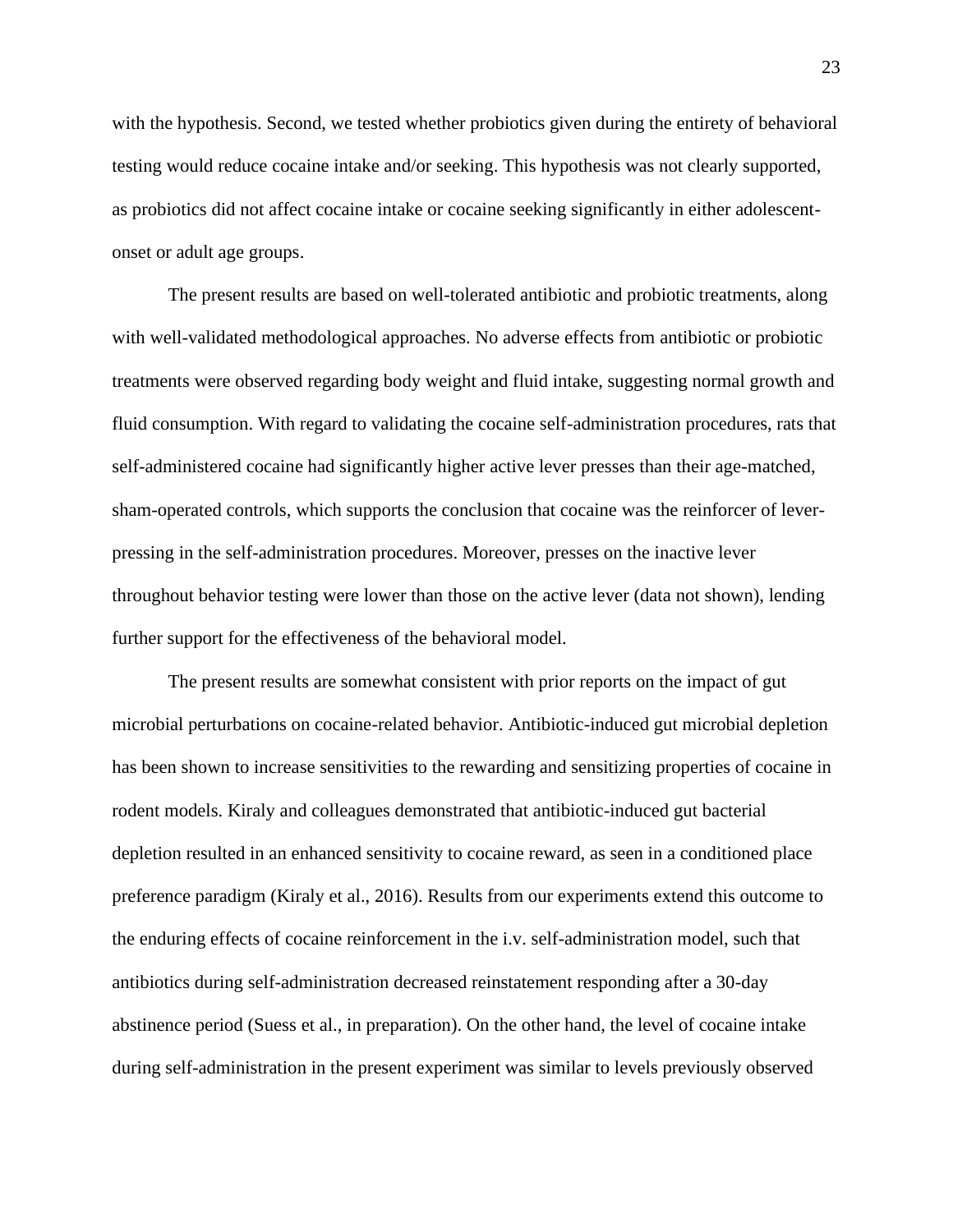among rats that did not have antibiotics in their drinking water throughout self-administration procedures. This observation may suggest that antibiotic-induced gut microbial depletion did not exert strong enough impact to alter the robust responding observed under these selfadministration conditions, which are optimized for reliable acquisition and maintenance of drug intake, rather than revealing sensitivities to the acute reinforcing properties of the drug. A benefit of these self-administration parameters is assuring that most animals will acquire and proceed into extinction and reinstatement testing after abstinence, which is a critical element of the present behavioral testing, due to its high relevance to the human condition of SUD, in which vulnerability to relapse is a defining factor. The extinction responding and cue-induced reinstatement tests are the critical components of the present experiments, and they corroborate the association between gut microbial depletion and heightened sensitivity to cocaine-paired environmental and discrete sensory cues.

With regard to probiotic effects, the finding that probiotics rescued normal cocaine seeking behavior in adults after it had been elevated by antibiotics lends support to the conclusion that the antibiotic effect was related to disruptions in the gut microbiome. The data on adults are consistent with other studies and expand the beneficial impact of CereBiome which has been shown to be effective at alleviating major depressive disorder (Kazemi et al., 2019), stress-induced HPA axis dysfunction (Ait-Belgnaoui et al., 2018), gastrointestinal symptoms (Diop et al., 2008), and cardiovascular conditions (Jin et al., 2019). The mechanisms through which antibiotics and probiotics alter reward- and reinforcement-related behaviors, however, remains unclear. Exogenous short chain fatty acid treatment did restore normal cocaine CPP previously elevated by antibiotics in the drinking water (Kiraly et al., 2016) and decreased propionate was reported in fecal samples from rats that showed significant methamphetamine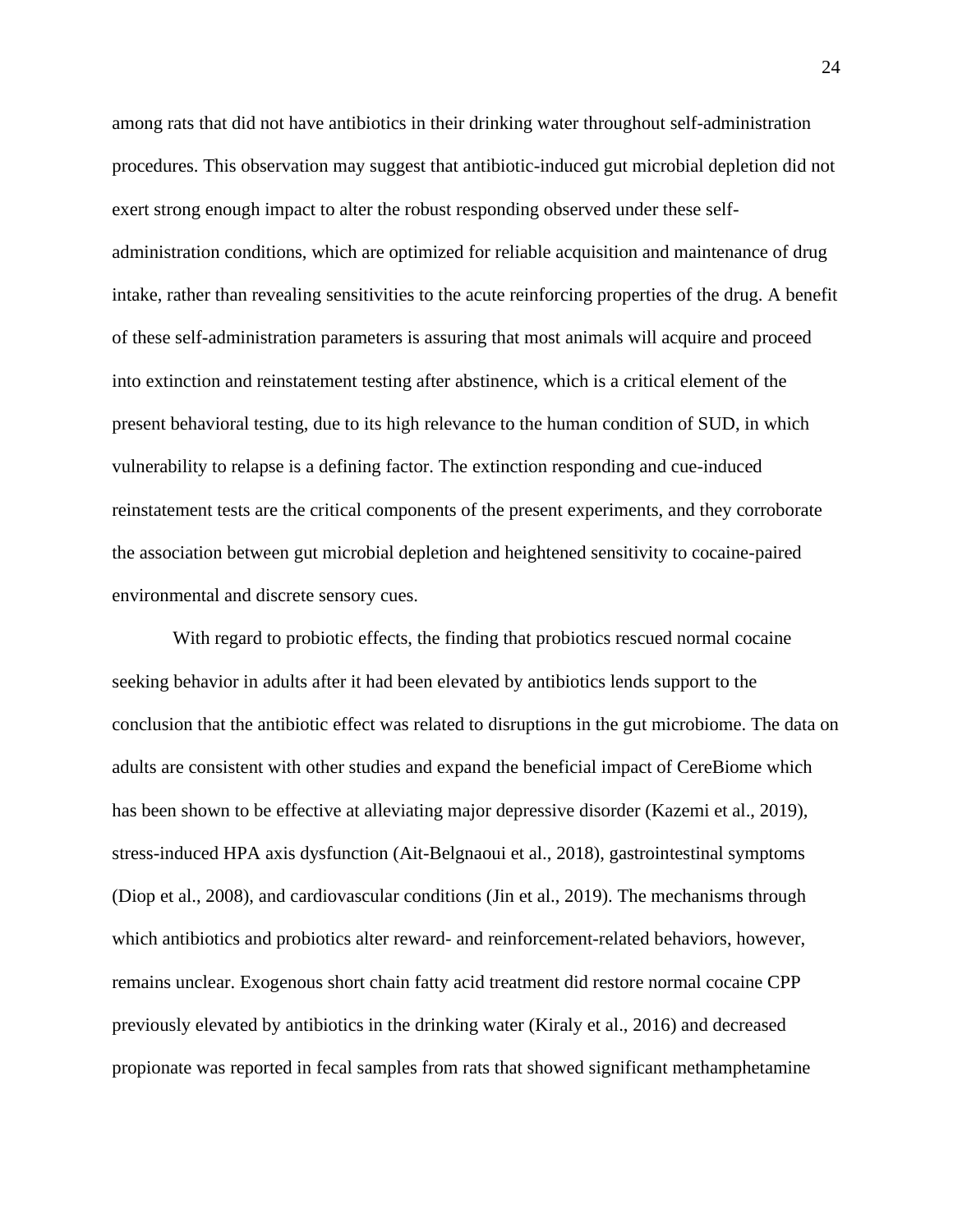conditioned place preference (Ning et al., 2017). These results suggest that bacterial production of SCFA might provide a signal out of the gut into the bloodstream to reach receptors in the brain or otherwise alter brain function, e.g., through alterations in gene expression. SCFA receptors include free fatty acid receptors FFAR2, FFAR3 and G-protein-coupled receptor GPR109a, and have been identified in the hippocampus and hypothalamus (Silva et al., 2020), as well as immune cells (He et al., 2020). Numerous other gut-brain axis signaling mechanisms may play additional or alternative roles, broadly including vagus nerve projections, modulation of neurotransmitter synthetic pathways, and indirect impacts through the immune system. Future experiments on the functional consequences of *Lactobacillus-* and *Bifidobacterium-*loading in the gut via the present CereBiome treatment is likely to narrow focus to some candidate mechanisms.

Regarding the relationship between age and drug use, age of onset of drug use may contribute to the risk of relapse, and adolescent onset of substance use appears to increase the likelihood of further drug use and addiction (NCBDDD, CDC, 2020). Adolescence is a developmental period characterized by active changes in the gut microbiome composition and function, which is more complex and less stable than the adult gut microbiome (Hollister et al., 2015), with adult gut environments marked by increased stability and evenness, and better adaptation to withstand insult from infection or antibiotics (Spor et al., 2011). Interestingly though, there was no effect of probiotics on extinction responding or reinstatement among adolescents. This is consistent with a prior experiment indicating that overall levels of gut bacteria had returned to normal levels 30 days since the last day of antibiotic intake, while bacterial levels remained lower among antibiotic-treated adults compared to their water-treated controls (Suess et al., in preparation). Overall, these results showing some adolescent resilience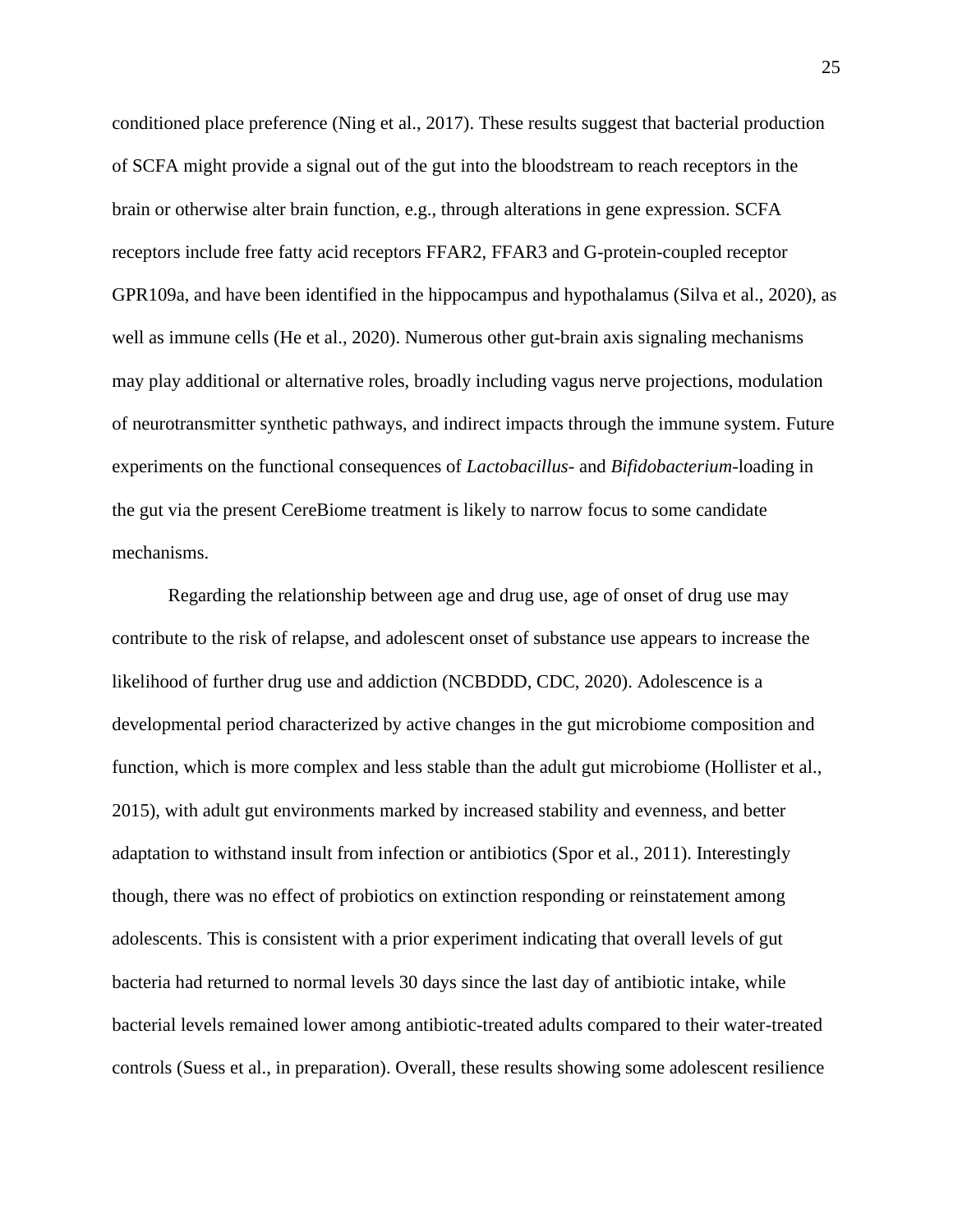to manipulations that significantly affect adult behavior and/or physiology contribute to a growing body of research showing that adolescents are not always more sensitive than adults, despite the higher levels of neural and thus behavioral plasticity they may show in certain domains (Doherty et al., 2009).

Results from the prophylaxis experiment revealed that probiotic prophylactic was not effective in reducing cocaine intake or seeking, as the probiotic-treated rats self-administered cocaine and reinstated cocaine-seeking at basically the same rate as their placebo-treated agematched controls. Myriad potential explanations exist for this lack of robust impact of the prophylactic probiotic approach. First, higher variability in behavior was observed in the prophylaxis experiment 2 compared with experiment 1, which is not readily explained by observed factors in the laboratory but likely affected statistical outcomes. Second, crosscontamination between probiotic vs. placebo treatment groups could have occurred, bringing their behaviors closer to the mean across treatment groups. Yet careful experimental procedures were followed to avoid contamination, including different experimenters handling the probiotic formulation and rats vs. placebo formulation and rats each day of experimentation. Also, under these normal gut conditions at the start of experimentation, these bacteria perhaps did not grow to become a significant portion of the microbial profile in terms of abundance and function. Alternatively, these particular bacterial groups may not be the appropriate species to alter gutbrain signaling in this context. Finally, perhaps the simple fixed ratio 1 (FR1) schedule of reinforcement and the short access (2 hr) daily sessions provided inadequate levels of cocaine reward and reinforcement to elucidate the prophylactic effects of probiotics.

Future studies are certainly warranted to further investigate the potential benefits of probiotics to reduce cocaine-intake and -seeking. One approach is to use alternate probiotics.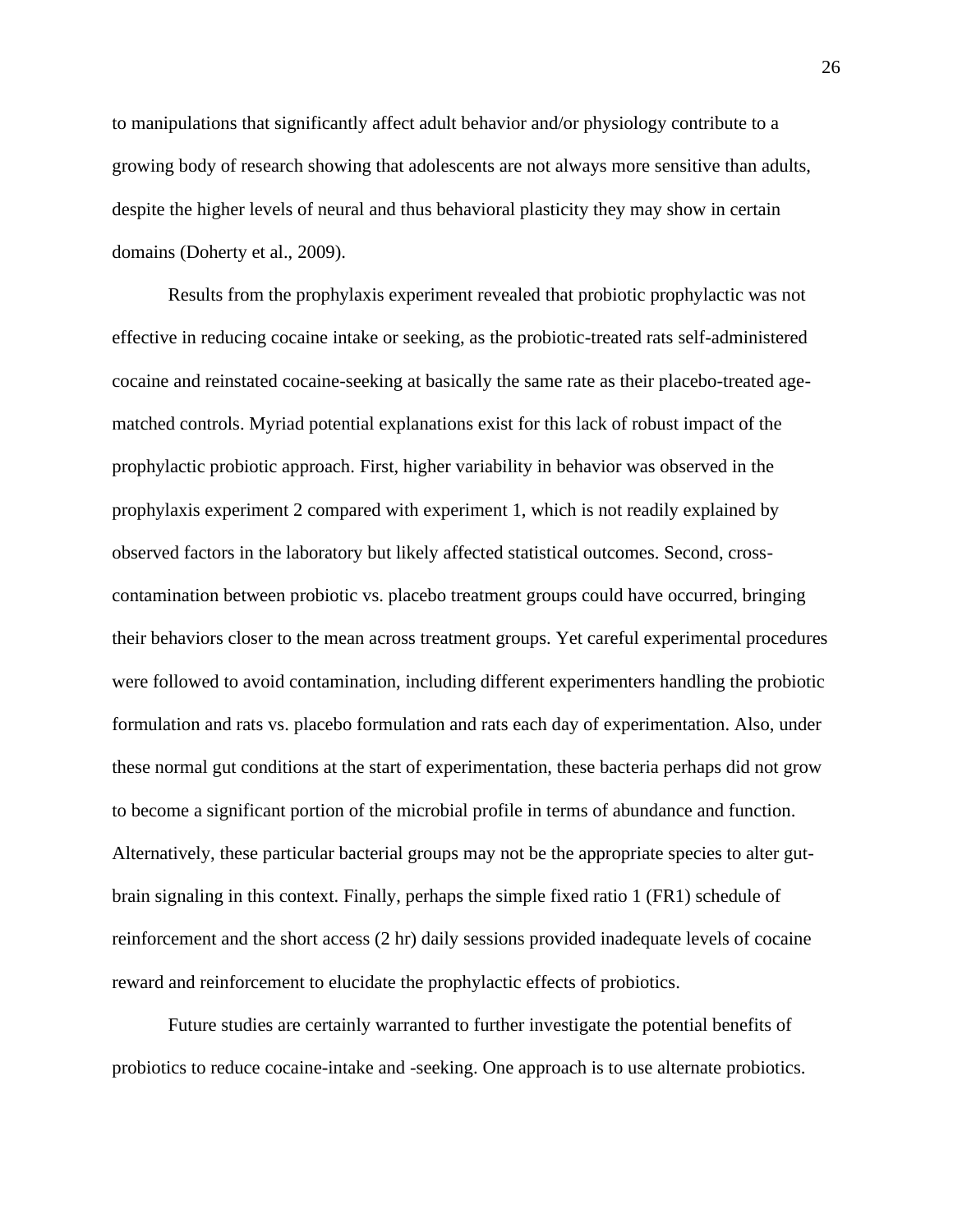Prior work in our lab has shown that the species *Akkermansia municiphila* is associated with resilience while the family *Ruminicoccaceae* is associated with vulnerability to cocaine intake in adult male rats (Suess et al., in preparation). Furthermore, different models of cocaine intake should be explored such as a daily long-access model, which simulates escalation of drug intake over time, or a progressive ratio schedule of reinforcement that measures motivation to take drugs, or a binge model which provides unlimited access to a drug over long periods.

An additional limitation of this study is that only male rats were tested. Sex differences in cocaine intake have been recognized for many years, e.g., Kawa & Robinson revealed that female Sprague Dawley rats showed increased motivation and cocaine consumption than males (Kawa & Robinson, 2019). Sex differences in the long-term impact of antibiotic exposure also are known, e.g., Zou and colleagues found that first-year antibiotics exposure was more associated with increased odds of lifetime-ever pneumonia, croup, wheeze, asthma, food allergies, allergic rhinitis and atopic dermatitis in girls aged 4 to 6 years old than boys (Zou et al., 2020). Just these two sample studies underscore the importance of testing females on all aspects of the present experiments.

In conclusion, this study shows that probiotics may be useful in addiction treatment, but these results do not support their use in prevention. With future research, targeted probiotic formulations could provide individualized gut therapy, thereby maximizing the impact of probiotic treatment for drug addiction or other disorders and diseases.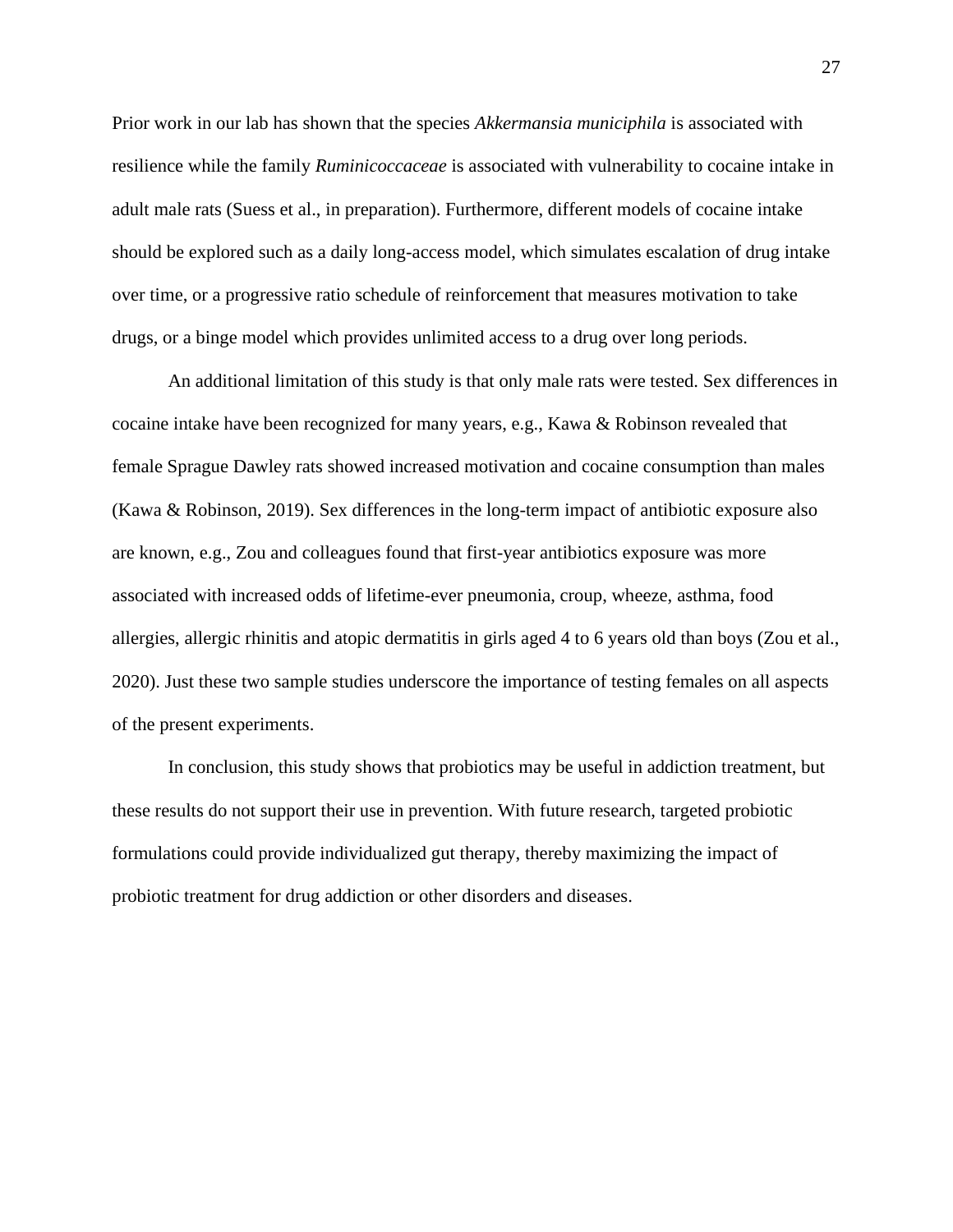#### **REFERENCES**

<span id="page-35-0"></span>Abenavoli L, Scarpellini E, Colica C, Boccuto L, Salehi B, Sharifi-Rad J, Aiello V, Romano B, De Lorenzo A, Izzo AA, Capasso R. (2019). Gut Microbiota and Obesity: A Role for Probiotics. *Nutrients* 11(11):2690.

Ait-Belgnaoui A, Payard I, Rolland C, Harkat C, Braniste V, Théodorou V, Tompkins T. A.

(2018), *Bifidobacterium longum* and *Lactobacillus helveticus* Synergistically Suppress Stress-related Visceral Hypersensitivity Through Hypothalamic-Pituitary-Adrenal Axis Modulation. *J Neurogastroenterol Motil*, 24(1):138-146.

- Aitoro, R., Paparo, L., Amoroso, A., Di Costanzo, M., Cosenza, L., Granata, V., Di Scala, C., Nocerino, R., Trinchese, G., Montella, M., Ercolini, D., & Berni Canani, R. (2017). Gut Microbiota as a Target for Preventive and Therapeutic Intervention against Food Allergy. *Nutrients*, *9*(7), 672.
- Angelucci, F., Cechova, K., Amlerova, J., & Hort, J. (2019). Antibiotics, gut microbiota, and Alzheimer's disease. *Journal of neuroinflammation*, *16*(1), 108.
- Breslau J, Gilman S. E., Stein B. D., Ruder T, Gmelin T, Miller E. (2017). Sex differences in recent first-onset depression in an epidemiological sample of adolescents. *Transl Psychiatry* 7:e1139.

Butel M. J. (2014). Probiotics, gut microbiota and health. *Med Mal Infect*, 44(1):1-8.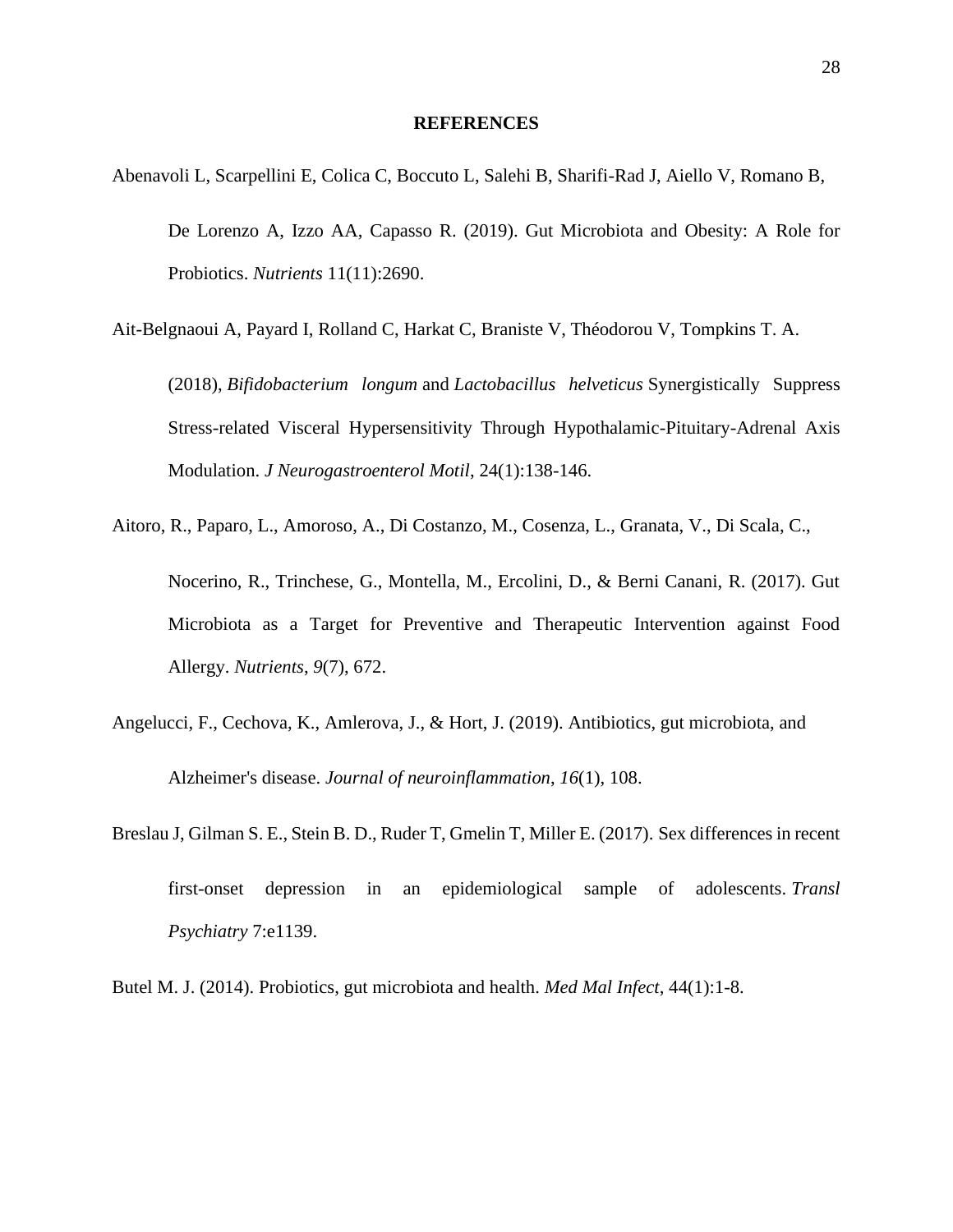Chivero, E. T., Ahmad, R., Thangaraj, A., Periyasamy, P., Kumar, B., Kroeger, E., Feng, D., Guo,

M. L., Roy, S., Dhawan, P., Singh, A. B., & Buch, S. (2019). Cocaine Induces Inflammatory Gut Milieu by Compromising the Mucosal Barrier Integrity and Altering the Gut Microbiota Colonization. *Scientific reports*, *9*(1), 12187.

Diagnostic and Statistical Manual of Mental Disorders: DSM-5 (5th edition). (2013).

- Diop L, Guillou S, Durand H. (2008). Probiotic food supplement reduces stress-induced gastrointestinal symptoms in volunteers: a double-blind, placebo-controlled, randomized trial. *Nutr Res*, 28(1):1-5.
- Doherty, J. M., Cooke, B. M., & Frantz, K. J. (2013). A role for the prefrontal cortex in heroinseeking after forced abstinence by adult male rats but not adolescents. *Neuropsychopharmacology: official publication of the American College of Neuropsychopharmacology*, *38*(3), 446–454.
- Doherty J. M., Frantz K. J. (2012). Heroin self-administration and reinstatement of heroin-seeking in adolescent vs. adult male rats. Psychopharmacology (Berl), 219(3):763-73.
- Doherty, J., Ogbomnwan, Y., Williams, B., & Frantz, K. (2009). Age-dependent morphine intake and cue-induced reinstatement, but not escalation in intake, by adolescent and adult male rats. *Pharmacology, biochemistry, and behavior*, *92*(1), 164–172.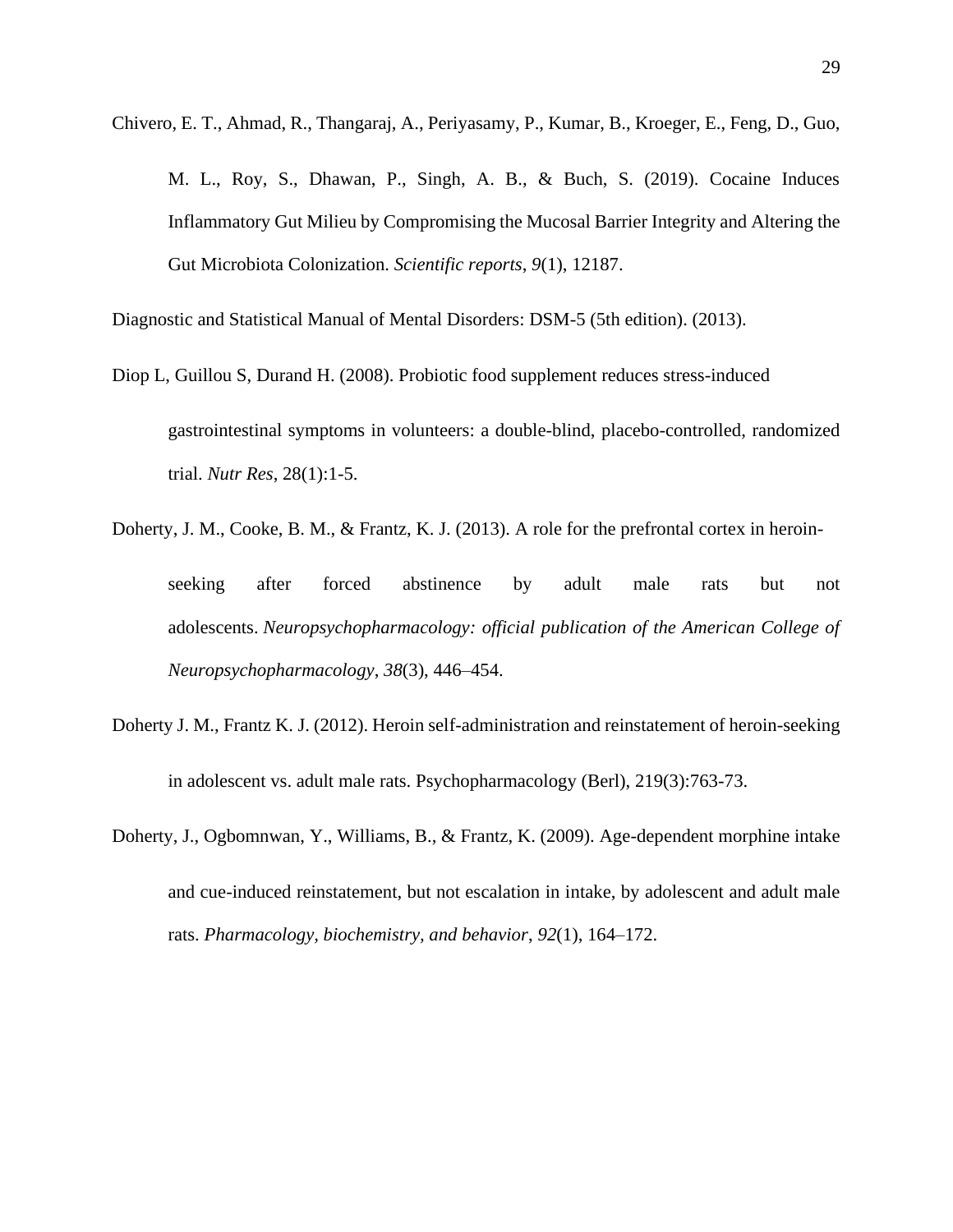- Gao X. W., Mubasher M., Fang C. Y., Reifer C., Miller L. E. (2010). Dose-response efficacy of a proprietary probiotic formula of Lactobacillus acidophilus CL1285 and Lactobacillus casei LBC80R for antibiotic-associated diarrhea and Clostridium difficile-associated diarrhea prophylaxis in adult patients. *Am J Gastroenterol*, 105(7):1636-41.
- Generoso J. S., Giridharan V. V., Lee J, Macedo D, Barichello T. (2020). The role of the microbiota-gut-brain axis in neuropsychiatric disorders. *Braz J Psychiatry*. 2020;00:000- 000.
- Grenham S, Clarke G, Cryan JF, Dinan TG. (2011). Brain-gut-microbe communication in health and disease. *Front Physiol* 2:94.
- He, J., Zhang, P., Shen, L., Niu, L., Tan, Y., Chen, L., Zhao, Y., Bai, L., Hao, X., Li, X., Zhang, S., & Zhu, L. (2020). Short-Chain Fatty Acids and Their Association with Signalling Pathways in Inflammation, Glucose and Lipid Metabolism. *International journal of molecular sciences*, *21*(17), 6356.
- Hollister E. B., Riehle K., Luna R. A., Weidler E. M., Rubio-Gonzales M., Mistretta T. A., Raza S., Doddapaneni H. V., Metcalf G. A., Muzny D. M., Gibbs R. A., Petrosino J. F., Shulman R. J., Versalovic J. (2015). Structure and function of the healthy pre-adolescent pediatric gut microbiome. *Microbiome*. 26; 3:36.
- Holzer, P., & Farzi, A. (2014). Neuropeptides and the microbiota-gut-brain axis. *Advances in experimental medicine and biology*, *817*, 195–219.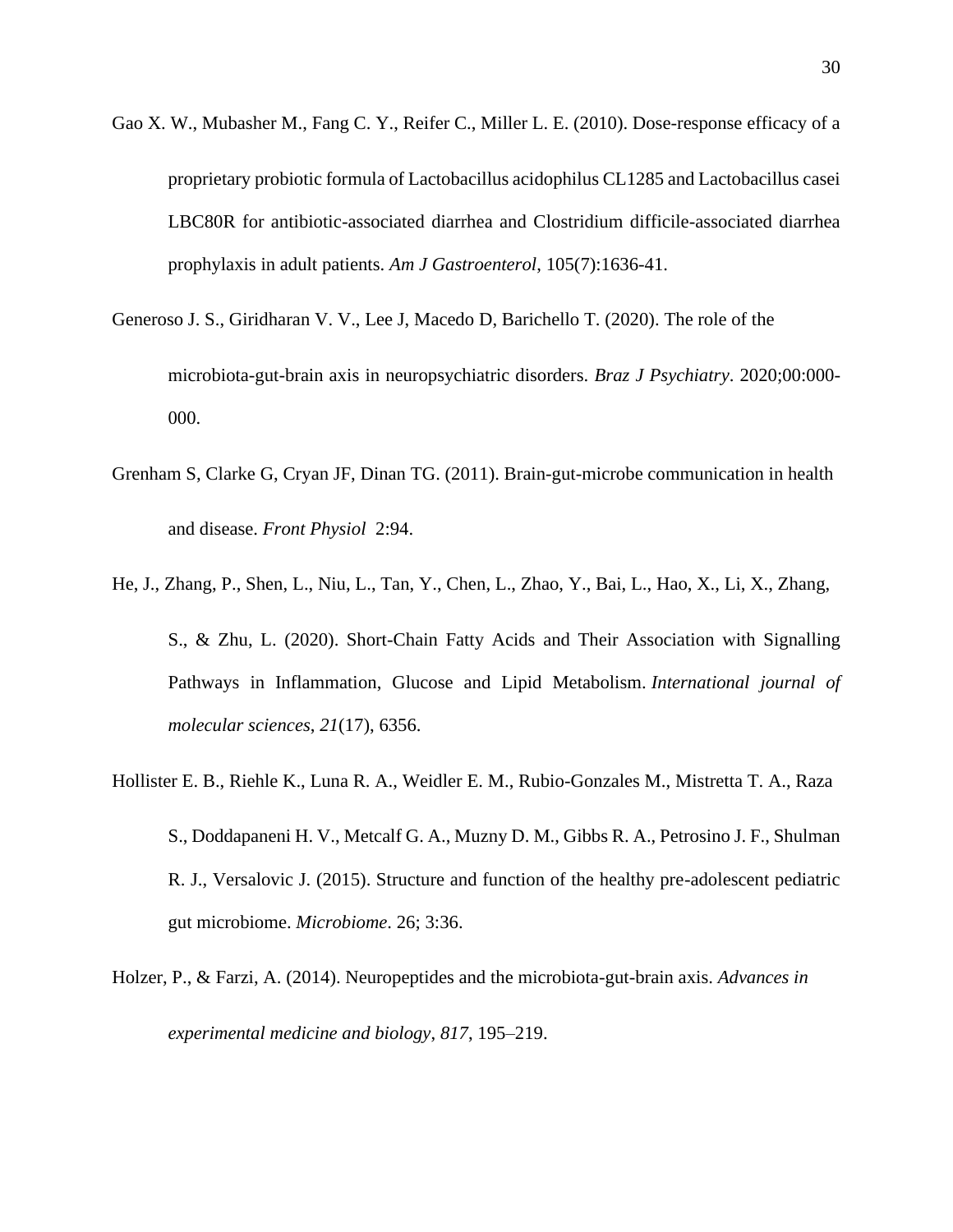- Institute for Health Metrics and Evaluation. Global Burden of Disease Data. Available online at: <http://www.healthdata.org/united-states>
- Jin, M., Qian, Z., Yin, J., Xu, W., & Zhou, X. (2019). The role of intestinal microbiota in cardiovascular disease. *Journal of cellular and molecular medicine*, *23*(4), 2343–2350.
- Kanhere, M., He, J., Chassaing, B., Ziegler, T. R., Alvarez, J. A., Ivie, E. A., Hao, L., Hanfelt, J., Gewirtz, A. T., & Tangpricha, V. (2018). Bolus Weekly Vitamin D3 Supplementation Impacts Gut and Airway Microbiota in Adults With Cystic Fibrosis: A Double-Blind, Randomized, Placebo-Controlled Clinical Trial. *The Journal of clinical endocrinology and metabolism*, *103*(2), 564–574.
- Kazemi, A., Noorbala, A. A., Azam, K., Djafarian, K. (2019). Effect of prebiotic and probiotic supplementation on circulating pro-inflammatory cytokines and urinary cortisol levels in patients with major depressive disorder: a double-blind, placebo-controlled randomized clinical trial*. J. Funct. Foods*, 52, 596-602.
- Kawa, A. B., & Robinson, T. E. (2019). Sex differences in incentive-sensitization produced by intermittent access cocaine self-administration. *Psychopharmacology*, *236*(2), 625–639.
- Kiraly, D. D., Walker, D. M., Calipari, E. S., Labonte, B., Issler, O., Pena, C. J., Ribeiro, E. A., Russo, S. J., & Nestler, E. J. (2016). Alterations of the Host Microbiome Affect Behavioral Responses to Cocaine. *Scientific reports*, *6*, 35455.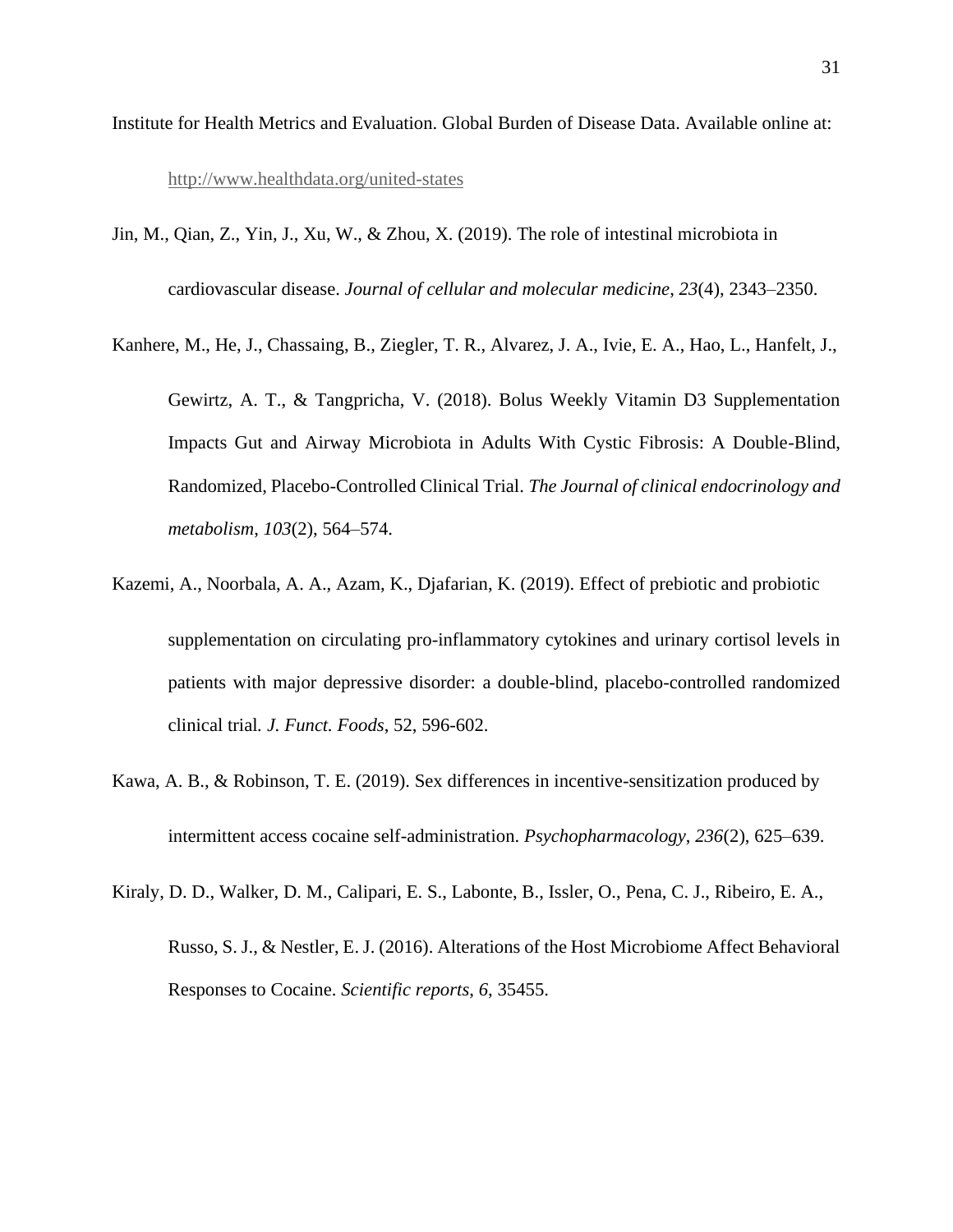- Khokhar, J. Y., Dwiel, L. L., Henricks, A. M., Doucette, W. T., & Green, A. I. (2018). The link between schizophrenia and substance use disorder: A unifying hypothesis. *Schizophrenia research*, *194*, 78–85.
- Lee, S. S., Humphreys, K. L., Flory, K., Liu, R., & Glass, K. (2011). Prospective association of childhood attention-deficit/hyperactivity disorder (ADHD) and substance use and abuse/dependence: a meta-analytic review. *Clinical psychology review*, *31*(3), 328–341.
- Li C., & Frantz K. J. (2009). Attenuated incubation of cocaine seeking in male rats trained to selfadminister cocaine during periadolescence. Psychopharmacology (Berl), 204(4):725-33.
- Li C., & Frantz KJ. (2017). Abstinence environment contributes to age differences in reinstatement of cocaine seeking between adolescent and adult male rats. Pharmacol Biochem Behav, 158:49-56.
- Martin, C. R., & Mayer, E. A. (2017). Gut-Brain Axis and Behavior. *Nestle Nutrition Institute workshop series*, *88*, 45–53.
- Meckel, K. R., & Kiraly, D. D. (2019). A potential role for the gut microbiome in substance use disorders. *Psychopharmacology*, *236*(5), 1513–1530.
- Mohammadi, G., Dargahi, L., Peymani, A., Mirzanejad, Y., Alizadeh, S. A., Naserpour, T., & Nassiri-Asl, M. (2019). The Effects of Probiotic Formulation Pretreatment (Lactobacillus helveticus R0052 and Bifidobacterium longum R0175) on a Lipopolysaccharide Rat Model. *Journal of the American College of Nutrition*, *38*(3), 209–217.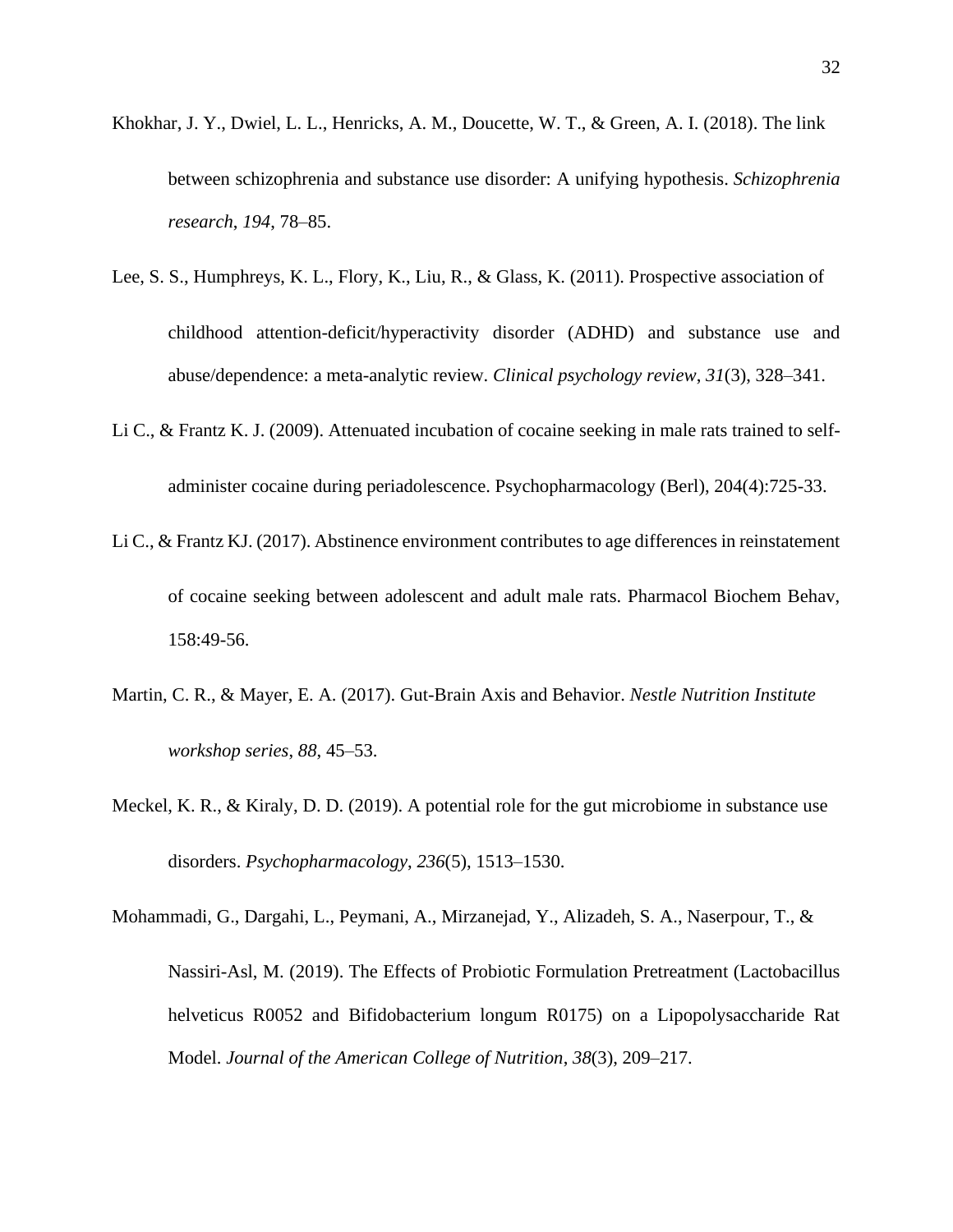- Mooney-Leber, S. M., & Gould, T. J. (2018). The long-term cognitive consequences of adolescent exposure to recreational drugs of abuse. *Learning & memory (Cold Spring Harbor, N.Y.)*, *25*(9), 481–491.
- Mutlu, E., Keshavarzian, A., Engen, P., Forsyth, C. B., Sikaroodi, M., & Gillevet, P. (2009).

Intestinal dysbiosis: a possible mechanism of alcohol-induced endotoxemia and alcoholic steatohepatitis in rats. *Alcoholism, clinical and experimental research*, *33*(10), 1836–1846.

National Center on Birth Defects and Developmental Disabilities, Centers for Disease Control and

Prevention. Available online at: [https://www.cdc.gov/ncbddd/fasd/features/teen](https://www.cdc.gov/ncbddd/fasd/features/teen-substance-use.html)[substance-use.html](https://www.cdc.gov/ncbddd/fasd/features/teen-substance-use.html)

- Ning T, Gong X, Xie L, Ma B. (2017) Gut Microbiota Analysis in Rats with Methamphetamine-Induced Conditioned Place Preference. *Front Microbiol*, 25;8:1620.
- O'Brien CP. (2005). Anticraving medications for relapse prevention: a possible new class of psychoactive medications. *Am J Psychiatry* 162:1423–1431.
- Pluta, R., Ułamek-Kozioł, M., Januszewski, S., & Czuczwar, S. J. (2020). Gut microbiota and pro/prebiotics in Alzheimer's disease. *Aging*, *12*(6), 5539–5550.
- Raskov, H., Burcharth, J., Pommergaard, H. C., & Rosenberg, J. (2016). Irritable bowel syndrome, the microbiota and the gut-brain axis. *Gut microbes*, *7*(5), 365–383.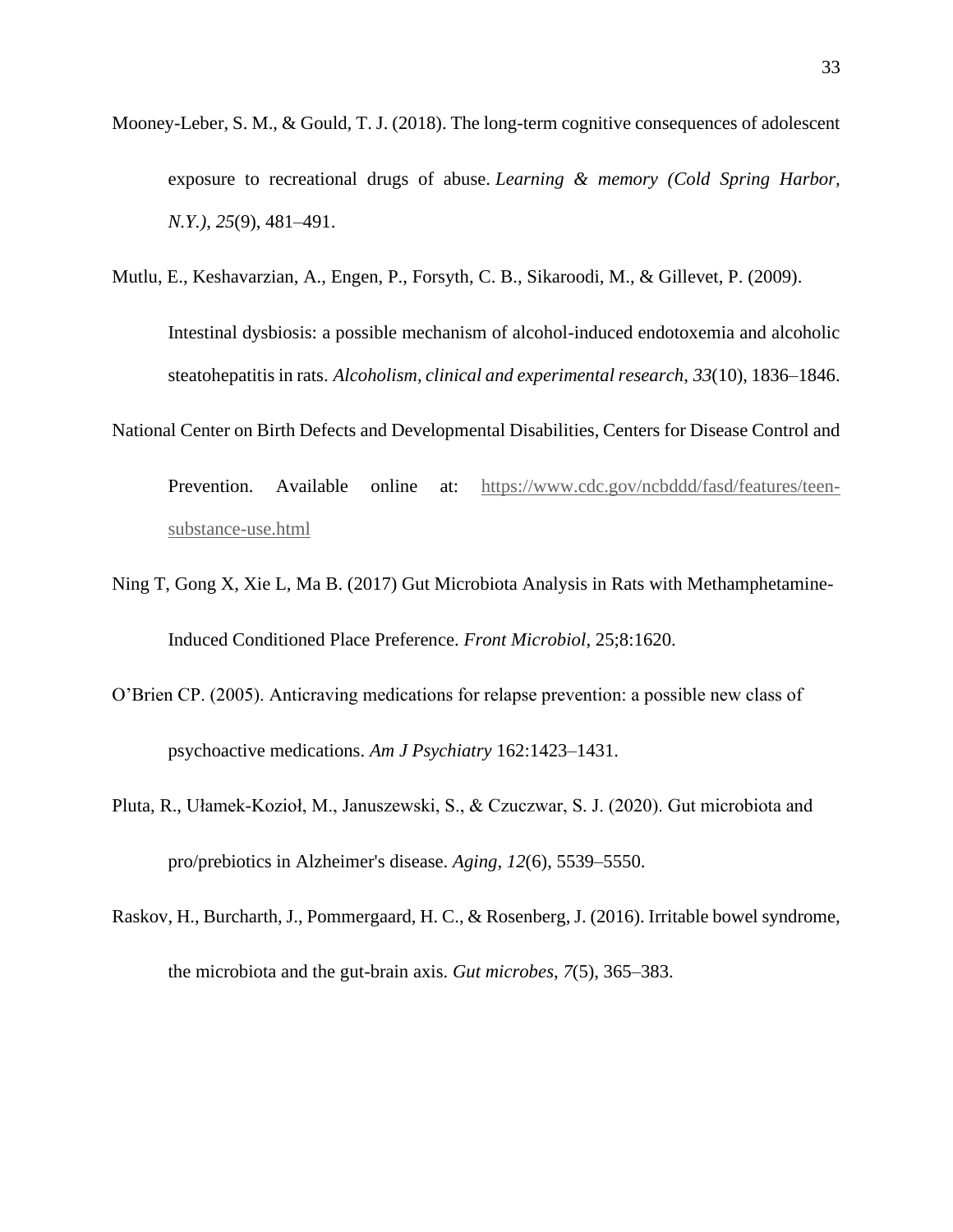Sampson, T. R., Debelius, J. W., Thron, T., Janssen, S., Shastri, G. G., Ilhan, Z. E., Challis, C.,

Schretter, C. E., Rocha, S., Gradinaru, V., Chesselet, M. F., Keshavarzian, A., Shannon, K. M., Krajmalnik-Brown, R., Wittung-Stafshede, P., Knight, R., & Mazmanian, S. K. (2016). Gut Microbiota Regulate Motor Deficits and Neuroinflammation in a Model of Parkinson's Disease. *Cell*, *167*(6), 1469–1480.e12.

- Sgritta, M., Dooling, S. W., Buffington, S. A., Momin, E. N., Francis, M. B., Britton, R. A., & Costa-Mattioli, M. (2019). Mechanisms Underlying Microbial-Mediated Changes in Social Behavior in Mouse Models of Autism Spectrum Disorder. *Neuron*, *101*(2), 246– 259.e6.
- Shahbazi M., Moffett A. M., Williams B. F., Frantz, K. J. (2008). Age- and sex-dependent amphetamine self-administration in rats. *Psychopharmacology* 196: 71-81.
- Silva, Y. P., Bernardi, A., & Frozza, R. L. (2020). The Role of Short-Chain Fatty Acids From Gut Microbiota in Gut-Brain Communication. *Frontiers in endocrinology*, *11*, 25.
- Sivamaruthi, B. S., Suganthy, N., Kesika, P., & Chaiyasut, C. (2020). The Role of Microbiome, Dietary Supplements, and Probiotics in Autism Spectrum Disorder. *International journal of environmental research and public health*, *17*(8), 2647.
- Spor A., Koren O., Ley R. (2011). Unravelling the effects of the environment and host genotype on the gut microbiome. *Nat Rev Microbiol*. 9(4):279-90.